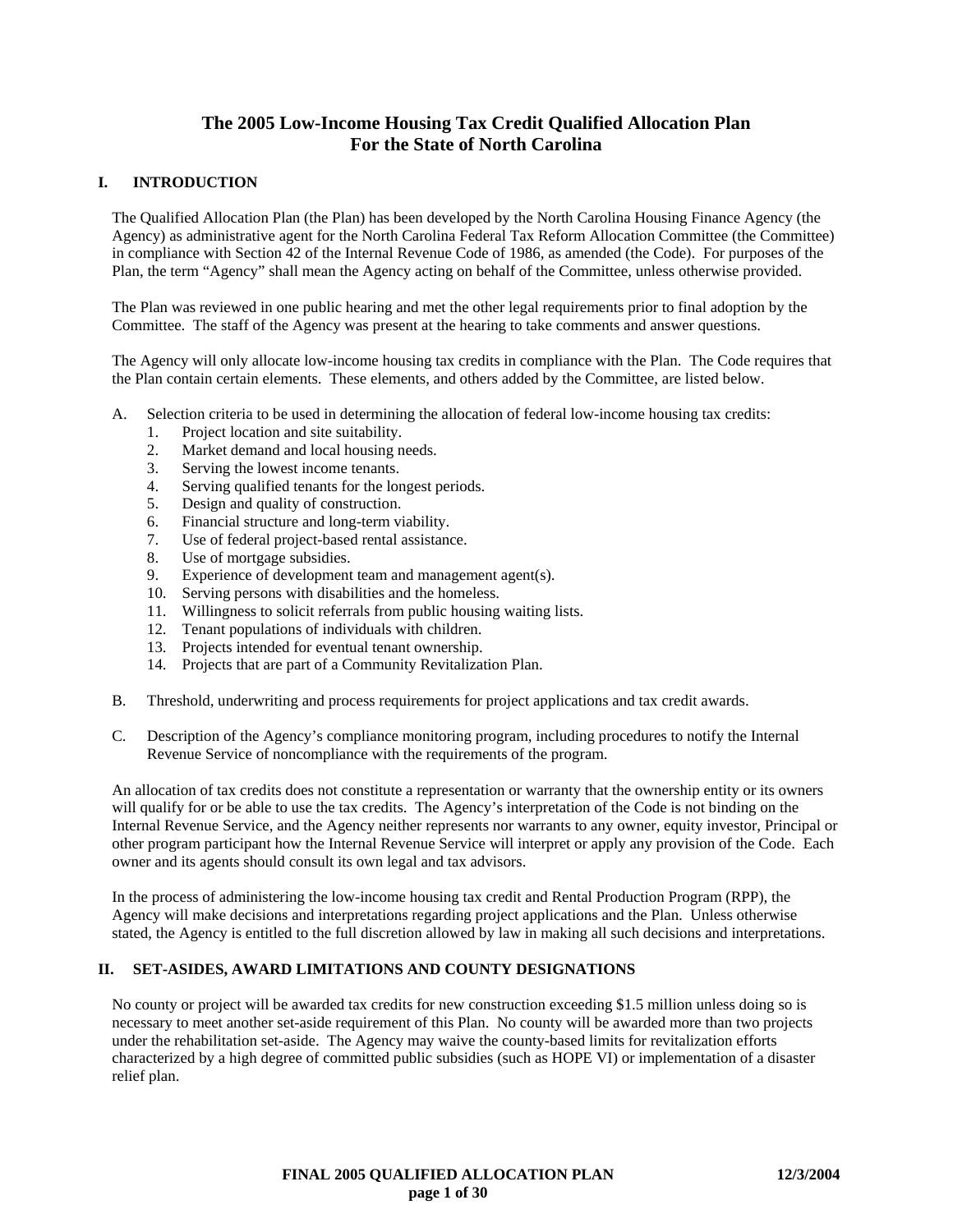The Agency may allocate 2005 tax credits outside of the normal process to projects that: 1) address the loss of housing due to the effects of a natural disaster, 2) allow the Agency to comply with U.S. Department of Housing and Urban Development (HUD) regulations regarding timely commitment of funds, 3) prevent the loss of federal investment, 4) provide housing for underserved populations and/or 5) are part of a settlement agreement of legal action brought against a local government. The total amount of such allocation(s) shall not exceed \$1,000,000. The Agency may also make a forward commitment of the next year's tax credits in an amount necessary to fully fund projects with a partial award or to any project application that was submitted in a prior year if such application meets all the minimum requirements of the Plan in the year credits are to be allocated. In the event that credits are returned or the state receives credits from the national pool, the Agency may elect to carry such credits forward, make an award to any project application (subject only to the nonprofit set aside), or a combination of both.

The limitations on awards listed above and those contained in Sections  $II(A)$ ,  $II(B)$  and  $II(D)(1)$  may be exceeded in order to completely fund a project request.

### A. REHABILITATION SET-ASIDE

The Agency will award up to the lesser of the following amounts to projects proposing rehabilitation of existing housing: 1) twenty percent (20%) of the state's total federal tax credit ceiling, or 2) the amount required for ten projects. Rehabilitation projects will not be eligible for credits other than in this set-aside. These awards will be based on the criteria listed in Section IV(H) and are not subject to the geographic setasides. Adaptive re-use projects and entirely vacant residential buildings will be considered new construction.

### B. NEW CONSTRUCTION SET-ASIDES

### 1. HOPE VI PROJECTS

- (a) The Agency will make awards of 2005 tax credits and forward commitments of 2006 tax credits to HOPE VI projects that apply in the 2005 cycle. The total amount of 2005 tax credits awarded to such projects will not exceed \$3 million. The Agency will make forward commitments of 2006 tax credits for the remaining HOPE VI project applications, provided such proposals meet all Plan requirements. HOPE VI applications submitted in 2006 will be for forward commitments from the 2007 ceiling.
- (b) The Agency may set conditions for the awards and forward commitments that exceed those described in the Plan. (Examples include timing of phases and making improvements to surrounding property.)
- (c) Public housing authorities (PHAs) involved in more than one application will be required to indicate their priorities.
- (d) The Agency will determine what qualifies as a HOPE VI project under this Section  $II(B)(1)$ . The relevant factors for this determination include, but are not limited to:
	- (i) the proposal's need for mixed-finance approval from HUD,
	- (ii) participation by entities involved in the overall HOPE VI effort, and
	- (iii) proximity to the site of former public housing.

#### 2. OTHER NEW CONSTRUCTION PROJECTS

The Agency has established geographic set asides for the ranking and selection of new construction projects. The Agency reserves the right to revise the available credits in each set-aside. Tax credits and RPP funds available for new construction projects will be distributed as follows:

| ,0%<br>WF<br>⊷ | CENTRAL: 35% | 20%<br>٠.<br>ו כו<br>111111100 | 5% |
|----------------|--------------|--------------------------------|----|
|                |              |                                |    |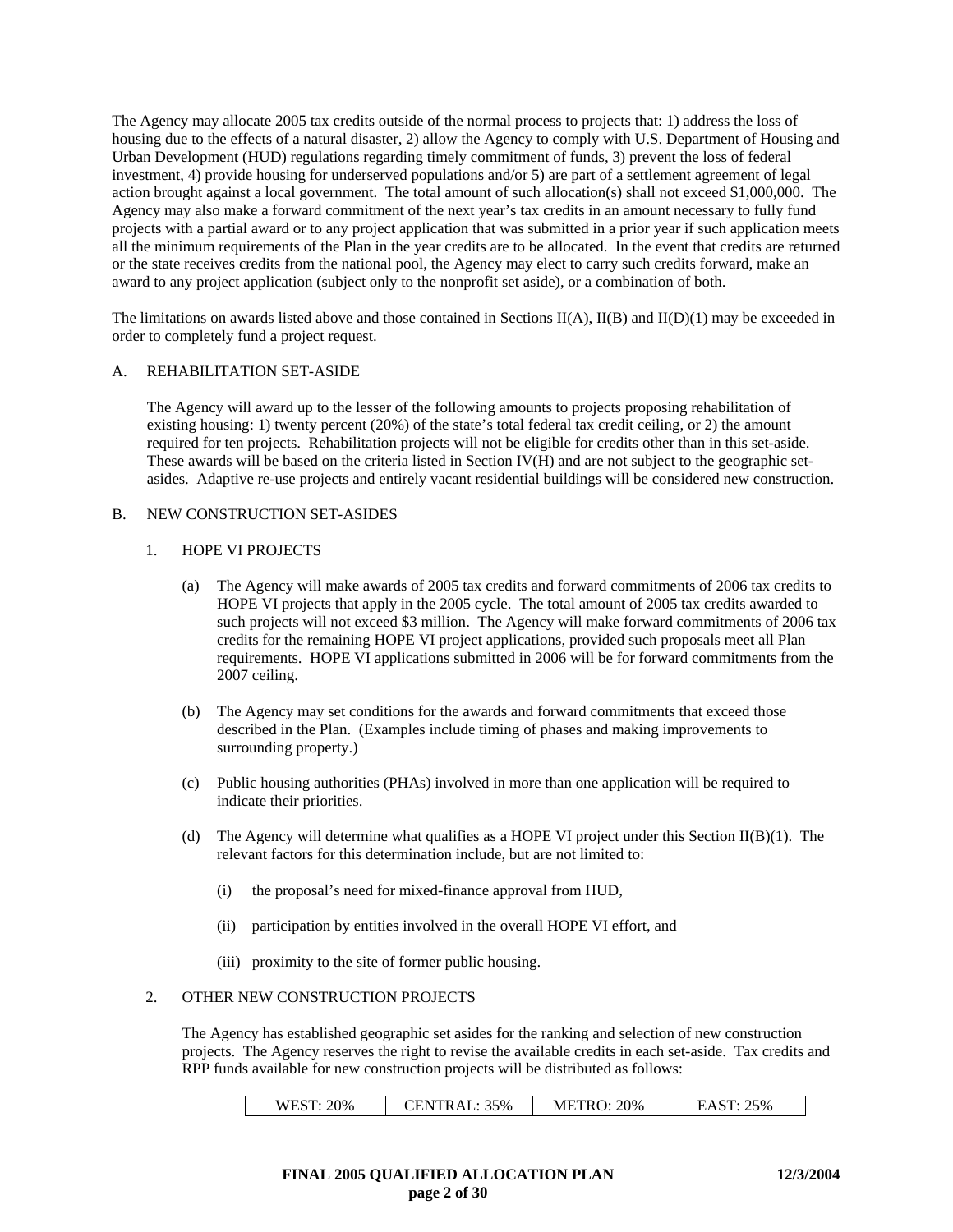| WEST            |              | <b>CENTRAL</b> |               | <b>METRO</b> |                  | <b>EAST</b> |
|-----------------|--------------|----------------|---------------|--------------|------------------|-------------|
| Alexander       | Jackson      | Alamance       | Lincoln       | Durham       | <b>Beaufort</b>  | Johnston    |
| Alleghany       | Macon        | Anson          | Montgomery    | Forsyth      | Bertie           | Jones       |
| Ashe            | Madison      | Cabarrus       | Moore         | Guilford     | <b>Bladen</b>    | Lenoir      |
| Avery           | McDowell     | Caswell        | Orange        | Mecklenburg  | <b>Brunswick</b> | Martin      |
| <b>Buncombe</b> | Mitchell     | Chatham        | Person        | Wake         | Camden           | Nash        |
| <b>Burke</b>    | Polk         | Cumberland     | Randolph      |              | Carteret         | New Hanover |
| Caldwell        | Rutherford   | Davidson       | Richmond      |              | Chowan           | Northampton |
| Catawba         | Surry        | Davie          | Rockingham    |              | Columbus         | Onslow      |
| Cherokee        | Swain        | Franklin       | Rowan         |              | Craven           | Pamlico     |
| Clay            | Transylvania | Gaston         | Scotland      |              | Currituck        | Pasquotank  |
| Cleveland       | Watauga      | Granville      | Stanly        |              | Dare             | Pender      |
| Graham          | Wilkes       | Harnett        | <b>Stokes</b> |              | Duplin           | Perquimans  |
| Haywood         | Yadkin       | Hoke           | Union         |              | Edgecombe        | <b>Pitt</b> |
| Henderson       | Yancey       | Iredell        | Vance         |              | Gates            | Robeson     |
|                 |              | Lee            | Warren        |              | Greene           | Sampson     |
|                 |              |                |               |              | Halifax          | Tyrrell     |
|                 |              |                |               |              | Hertford         | Washington  |
|                 |              |                |               |              | Hyde             | Wayne       |
|                 |              |                |               |              |                  | Wilson      |

New construction applications will be awarded credits starting with those earning the highest scoring totals within each geographic set-aside and continuing in descending score order through the last project that can be fully funded. The remaining credits from all four geographic set-asides are then:

- (a) allocated to one or more of the following i) the next highest scoring new construction application(s) statewide, ii) awards made outside the normal process as described above, or iii) to one or more rehabilitation applications that meet the requirements of Section IV(H), and/or
- (b) carried forward and applied to the next year's federal tax credit ceiling.

# C. NONPROFIT AND CHDO SET-ASIDES

If necessary, the Agency will adjust the awards under the Plan to ensure that the overall allocation results in:

- 1. ten percent (10%) of the state's federal tax credit ceiling being awarded to projects involving tax exempt organizations (nonprofits) and
- 2. fifteen percent (15%) of the Agency's HOME funds being awarded to projects involving Community Housing Development Organizations certified by the Agency (CHDOs).

Specifically, credits that would have been awarded to the lowest ranking project(s) that do(es) not fall into one of these categories will be awarded to the next highest ranking project(s) that do(es) until the overall allocation(s) reach(es) the necessary percentage(s).

In order to qualify under subsection (C)(1) above, an application must either not involve any for-profit Principals or comply with the material participation requirements of the Code, applicable federal regulations and Section VI( $A$ )(2). In order to qualify under subsection (C)(2) above, an application must meet the requirements of subsection  $(C)(1)$  above, 24 CFR 92.300(a)(1) and any other regulation regarding the federal CHDO set-aside. The Agency may determine that the requirements of the federal CHDO set-aside have been or will be met without implementing this subsection.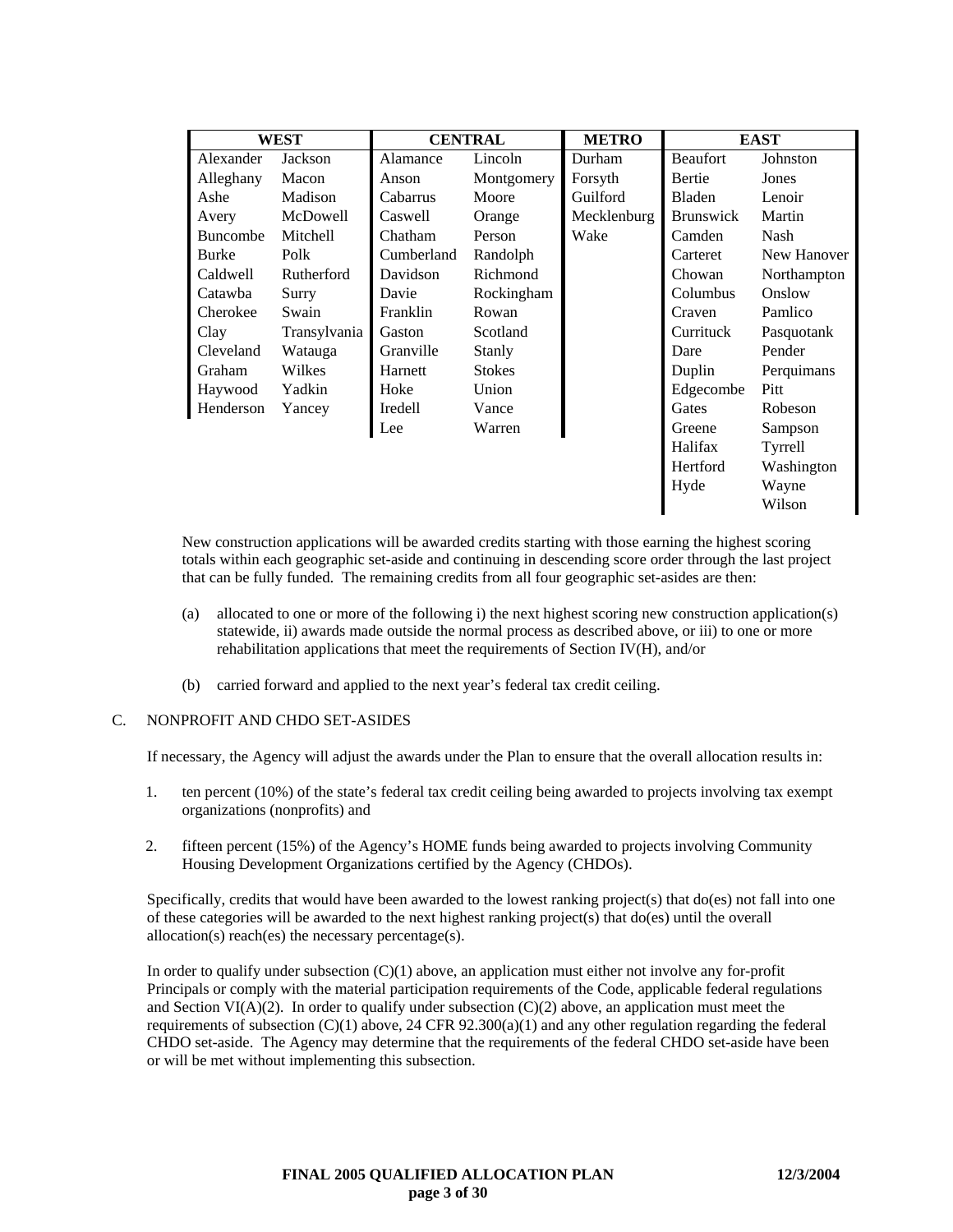# D. LIMITATION OF AWARDS TO PRINCIPALS

- 1. Any Principal will be limited to an award of a) not more than fifteen percent (15%) of the total tax credits available and b) two rehabilitation projects under Section II(A). Rehabilitation awards will count against the fifteen percent (15%) total.
- 2. Each PHA will be limited to two (2) tax credit awards per annual award cycle, including all HOPE VI activity. Forward commitments will be counted in the following year's cycle (thus one PHA may have four awards over two years). This limitation:
	- (a) includes entities that are related to the PHA, including (but not limited to) those with an overlap between the board and/or staff of the PHA,
	- (b) applies where the PHA or related entity meets the definition of Principal or either of the two will have a right of first refusal, and
	- (c) does not apply where the only involvement of the PHA or related entity is as a lender or a provider of project-based rental assistance.

The application of this Section  $II(D)(2)$  on project proposals, entities and their participation will be determined by the Agency.

### E. COUNTY INCOME DESIGNATIONS

Pursuant to N.C.G.S. § 105-129.42(c) the Agency is responsible for designating each county as High, Moderate or Low Income. Five criteria were used for making this determination:

- 
- County median income Regional growth patterns
- 
- 
- 
- Poverty rate Enterprise area tier (one through five)
- Percent of population in rural areas

Each county was considered as a whole and evaluated relative to others in the state. Based on this process, the Agency designates counties as follows:

| <b>HIGH</b>    | <b>MODERATE</b>  |               |                 | <b>LOW</b>  |            |
|----------------|------------------|---------------|-----------------|-------------|------------|
| Alamance       | Alexander        | Lee           | Alleghany       | Graham      | Pasquotank |
| Cabarrus       | <b>Brunswick</b> | Lincoln       | Anson           | Greene      | Pender     |
| Catawba        | <b>Buncombe</b>  | Moore         | Ashe            | Halifax     | Perquimans |
| Chatham        | <b>Burke</b>     | Nash          | Avery           | Hertford    | Richmond   |
| Durham         | Caldwell         | Onslow        | <b>Beaufort</b> | Hoke        | Robeson    |
| Forsyth        | Carteret         | Person        | <b>Bertie</b>   | Hyde        | Rockingham |
| Guilford       | Cleveland        | <b>Pitt</b>   | <b>Bladen</b>   | Jackson     | Rutherford |
| <b>Iredell</b> | Craven           | Polk          | Camden          | Jones       | Sampson    |
| Johnston       | Cumberland       | Rowan         | Caswell         | Lenoir      | Scotland   |
| Mecklenburg    | Davidson         | Stanly        | Cherokee        | Macon       | Surry      |
| New Hanover    | Davie            | <b>Stokes</b> | Chowan          | Madison     | Swain      |
| Orange         | Franklin         | Transylvania  | Clay            | Martin      | Tyrrell    |
| Union          | Gaston           | Watauga       | Columbus        | McDowell    | Vance      |
| Wake           | Granville        | Wayne         | Currituck       | Mitchell    | Warren     |
|                | Harnett          | Wilson        | Duplin          | Montgomery  | Washington |
|                | Haywood          | Yadkin        | Edgecombe       | Northampton | Wilkes     |
|                | Henderson        |               | Gates           | Pamlico     | Yancey     |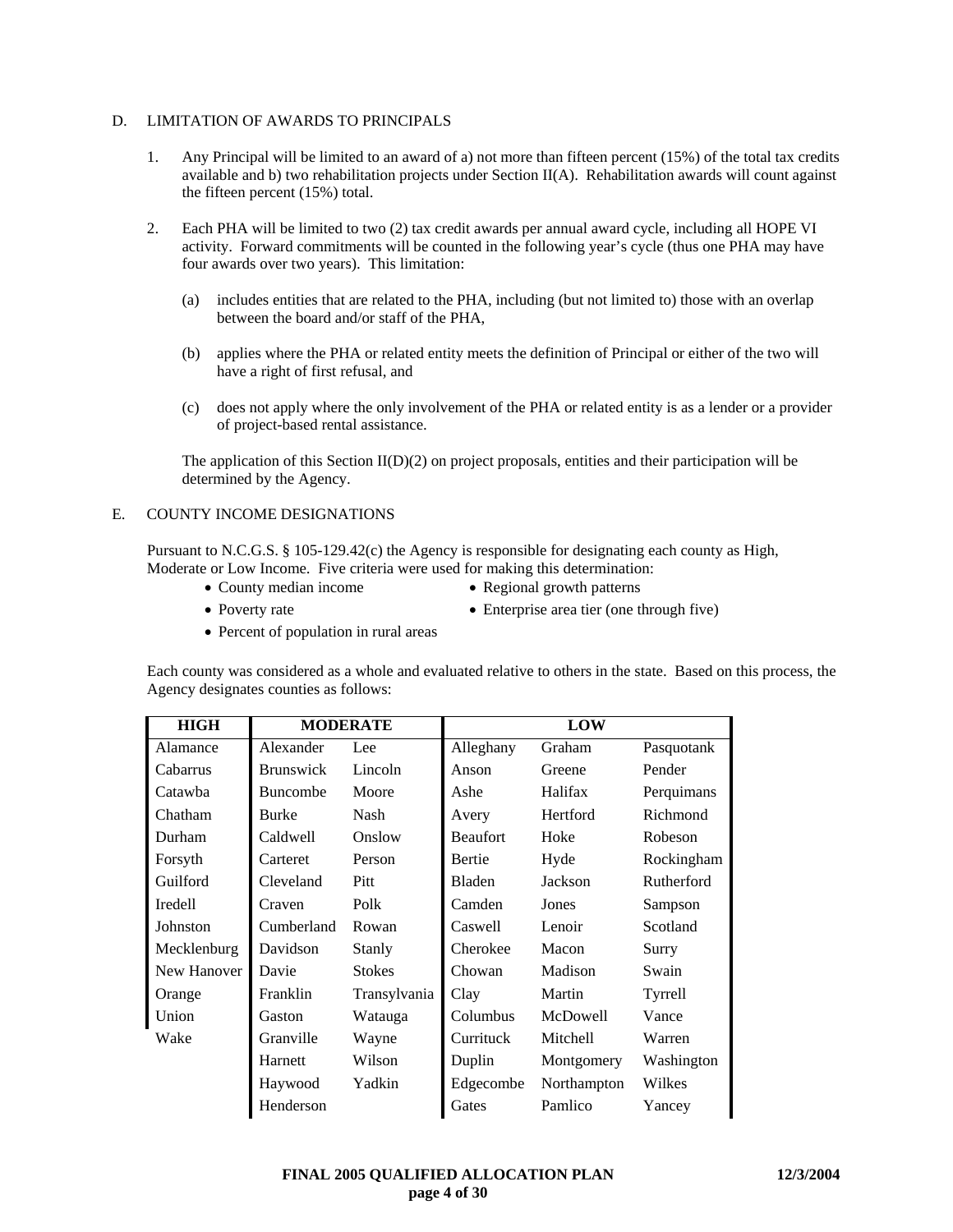### **III. DEADLINES AND FEES**

### A. APPLICATION AND AWARD SCHEDULE

The following schedule will apply to the 2005 application process for 9% tax credits. Applicants seeking a tax exempt bond allocation and 4% tax credits should refer to the application schedule in **Appendix G**.

| January 7   | Deadline for submission of preliminary applications (12:00 noon, no exceptions) |
|-------------|---------------------------------------------------------------------------------|
| February 28 | Market analysts will mail studies to the Agency and applicants                  |
| March 11    | Notification of final site scores                                               |
| March 18    | Deadline for market-related project revisions                                   |
| March 25    | Market analysts will mail comments on revisions to the Agency and applicants    |
| April 15    | Notification of market scores and initial evaluation of rehabilitation projects |
| May 6       | Deadline for full applications (12:00 noon, no exceptions)                      |
| August      | Notification of final reservations                                              |

The Agency reserves the right to change the schedule as necessary.

### B. APPLICATION AND ALLOCATION FEES

- 1. All applicants are required to pay a nonrefundable fee of \$5,260 at the submission of the preliminary application. This fee covers the cost of the market study or physical needs assessment and a \$1,060 preliminary application processing fee (which will be assessed for every electronic application submitted). The Agency may charge additional fee(s) to cover the cost of direct contracting with other providers (such as appraisers).
- 2. All applicants are required to pay a nonrefundable processing fee of \$1,060 upon submission of the full application.
- 3. Entities receiving 9% credit awards are required to pay a nonrefundable allocation fee equal to the greater of:
	- (a) 0.52% of the project's total qualified basis (line 58 on the Project Development Costs page) or,
	- (b) seventy-five hundred dollars (\$7,500).

The allocation fee must be paid to the Agency upon the earlier of return of the reservation letter or carryover allocation agreement. Failure to return the required documentation (such as ownership entity information) and fee by the date specified may result in cancellation of the tax credit reservation. The fee for entities receiving tax-exempt bond volume is specified in **Appendix G**.

- 4. If expenses for legal services are incurred by the Committee or Agency to correct mistakes of the Owner which jeopardize use of the tax credits, such legal costs will be paid by the Owner in the amount charged to the Agency or the Committee.
- 5. The Agency will not process applications or other documentation relating to any Principal who has an outstanding balance of fees owed.

NOTE: The nonrefundable processing fee will be increased by two percent (2%) each year.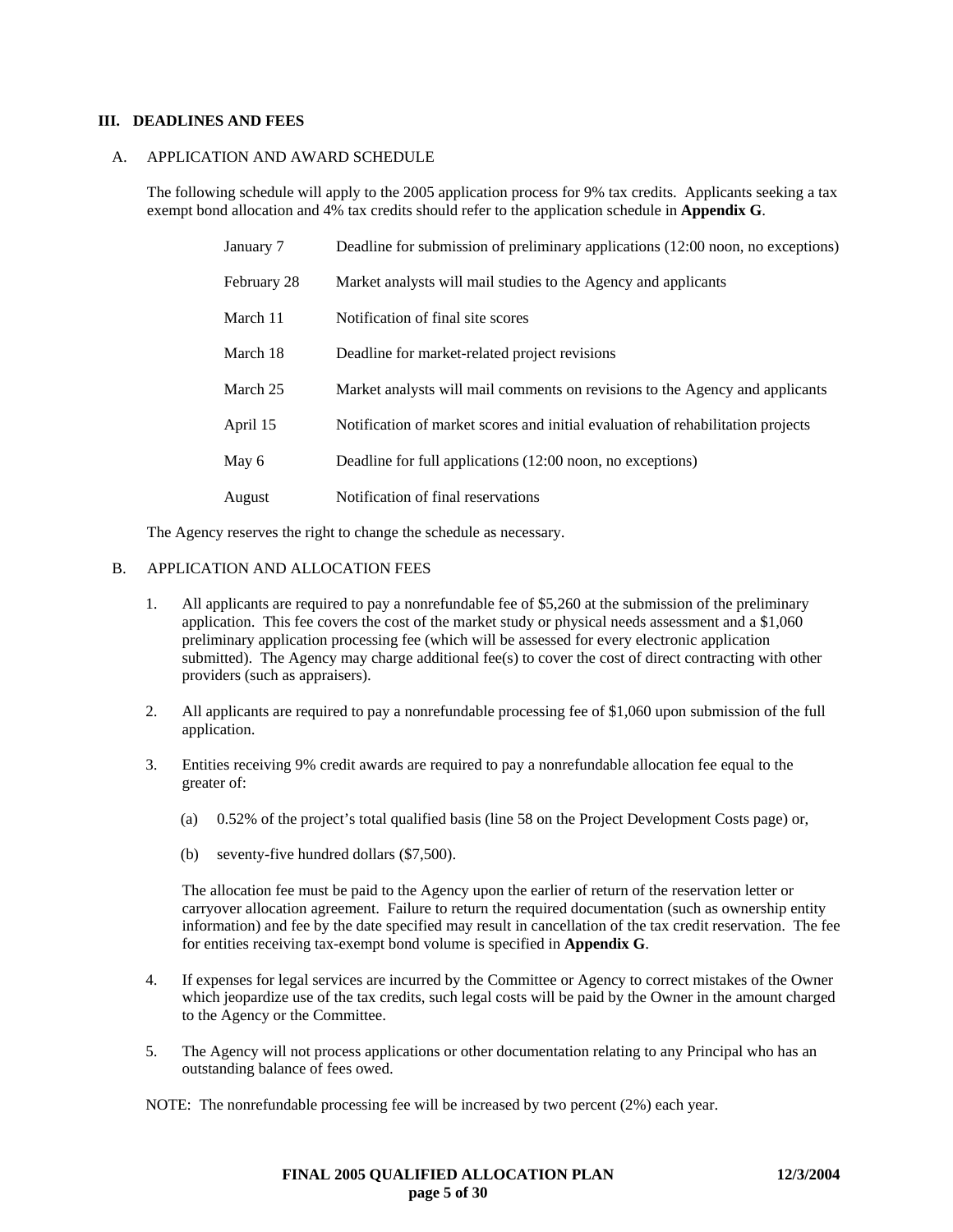# C. MONITORING FEES

The following must be paid prior to the issuance of a federal form 8609:

| Project Type                                                         | Federal         | Federal and State |
|----------------------------------------------------------------------|-----------------|-------------------|
|                                                                      | Credits Only    | Tax Credits       |
| Tax credit projects without an Agency loan, including projects using | \$425 per unit  | \$525 per unit    |
| tax-exempt bond financing and 4% credits                             |                 |                   |
| Projects using RD 515 financing without RPP funding                  | \$250 per unit  | \$350 per unit    |
| Projects receiving an RPP loan, regardless of RD financing.          | \$500 per unit  | \$600 per unit    |
| Projects including market-rate units, regardless of other financing. | $$500$ per unit | \$600 per unit    |

The monitoring fee is applied to **all units in a project**, including all market rate units and units reserved for managers or other personnel.

# **IV. SELECTION CRITERIA AND THRESHOLD REQUIREMENTS**

Each new construction project will be ranked and evaluated using the points and criteria described in Sections  $IV(A)$ ,  $IV(B)$ ,  $IV(C)$ ,  $IV(D)$ ,  $IV(E)$ ,  $IV(F)$  and  $IV(G)$  below. The Agency will not accept a full application where the preliminary application does not meet all site and market threshold requirements.

Applications must meet all threshold requirements and receive 200 points to be considered for award and funding. Projects applying under Section II(B)(1) (the HOPE VI set-aside) must receive 220 points. The minimum point threshold for tax-exempt bond financing applications is 160 points. Even with an allocation of bond authority, projects must meet the minimum score and threshold requirements to be eligible for tax credits. Rehabilitation projects will not receive point scores but instead will be evaluated using the criteria listed in Section IV(H) (thus all references to receipt of points only apply to new construction projects). All threshold requirements also apply to rehabilitation projects unless otherwise noted. Scoring and threshold determinations made in prior years are not binding on the Agency for the 2005 cycle.

#### A. SITE AND MARKET EVALUATION (MAXIMUM 155 POINTS)

#### 1. SITE EVALUATION (MAXIMUM 140 POINTS)

(a) Site scores will be based on the following factors. Each will also serve as a threshold requirement: the Agency may remove an application from consideration if the site is sufficiently inadequate in one of the categories. Evaluation of sites will involve a relative comparison with other applications in the same geographic set-aside, with an emphasis on those the Agency considers to be within the same market area. Criteria involving consideration of land uses will focus on the area within approximately one-half mile. The Agency will consider revitalization plans and other proposed development based on certainty, extent and timing. Where appropriate, the score for a particular category will reflect the project's tenant type (family/elderly/special needs).

#### (i) NEIGHBORHOOD CHARACTERISTICS (MAXIMUM 40 POINTS)

- Trend and direction of real estate development and area economic health.
- Physical condition of buildings and improvements.
- Concentration of affordable housing.

#### (ii) SURROUNDING LAND USES AND AMENITIES (MAXIMUM 65 POINTS)

- Suitability of surrounding development
- Land use pattern is residential in character (single and multifamily housing) with a balance of other uses (particularly retail and amenities).
- Availability, quality and proximity of services, amenities and features: grocery store; mall/strip center; gas/convenience; basic health care; pharmacy; schools/athletic fields; day care/after school; supportive services, public park, library, hospital,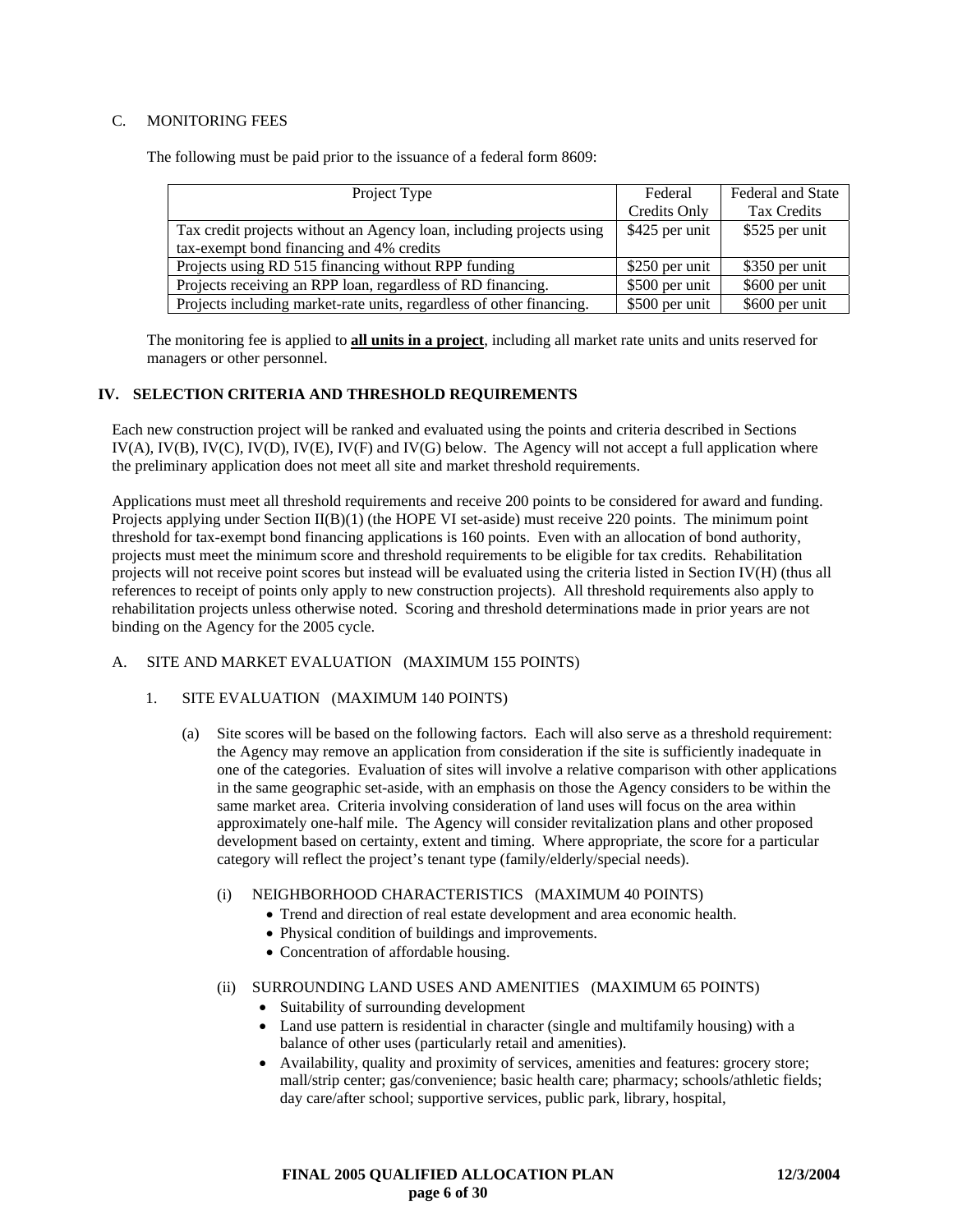community/senior center, basketball/tennis courts, fitness/nature trails, public swimming pool, restaurants, bank/credit union, medical offices, professional services, movie theater, video rental, public safety (fire/police).

- Effect of industrial, large-scale institutional or other incompatible uses, including but not limited to: wastewater treatment facilities, high traffic corridors, junkyards, prisons, landfills, large swamps, distribution facilities, frequently used railroad tracks, power transmission lines and towers, factories or similar operations, sources of excessive noise, and sites with environmental concerns (such as odors or pollution).
- Amount and character of vacant, undeveloped land.

### (iii) SITE SUITABILITY (MAXIMUM 35 POINTS)

- Adequate traffic controls (stop lights, speed limits, turn lanes, etc.).
- Burden on public facilities (particularly roads).
- Access to mass transit (if applicable).
- Degree of on-site negative features and physical barriers that will impede project construction or adversely affect future tenants; for example: power transmission lines and towers, flood hazards, steep slopes, large boulders, ravines, year-round streams, wetlands, and other similar features (for adaptive re-use projects- suitability for residential use and difficulties posed by the building(s), such as limited parking, environmental problems or the need for excessive demolition).
- Similarity of scale and aesthetics/architecture between project and surroundings.
- Visibility of buildings and/or location of project sign(s) in relation to traffic corridors.
- (b) General Site Requirements
	- Sites must be sized to accommodate the number and type of units proposed. Required zoning must be in place by the full application submission date, including any special use permits, traffic studies, conditional use permits and other land use requirements.
	- The applicant or a Principal must have site control by the preliminary application deadline, which may be evidenced by a valid option, contract or warranty deed. The documentation of site control must include a plot plan.
	- Utilities (water, sewer and electricity) must be available with adequate capacity to serve the site. Sites should be accessed directly by existing paved, publicly maintained roads. If not, it will be the applicant's responsibility to extend utilities and roads to the site. In such cases, the applicant must explain and budget for such plans at the preliminary application stage, as well as document the applicant's right to perform such work through, for example, language in the real estate option/contract, separate contract or consent by the city or town.

# 2. MARKET ANALYSIS (MAXIMUM 15 P0INTS)

- (a) The Agency will contract directly with market analysts to perform studies for new construction projects. Applicants may interact with market analysts in order to make appropriate project design and targeting adjustments. Applicants will have an opportunity to revise their project (unit mix, targeting) based on the market analyst's recommendations; such revisions may increase the market score. Any revisions must be submitted in writing to both the market analyst and to the Agency, following the schedule in Section III(A).
- (b) A project will not receive tax credits or RPP funding if it is in the same market area as previously funded tax credit or RPP projects (including earlier phases of the same overall development) which have not reached stabilized occupancy or a recent history of high vacancy rates. The Agency will only waive these limitations if it determines there is a strong demand for all units involved. The Agency will limit the number of projects awarded in the same application round to those that it determines can be supported in the market.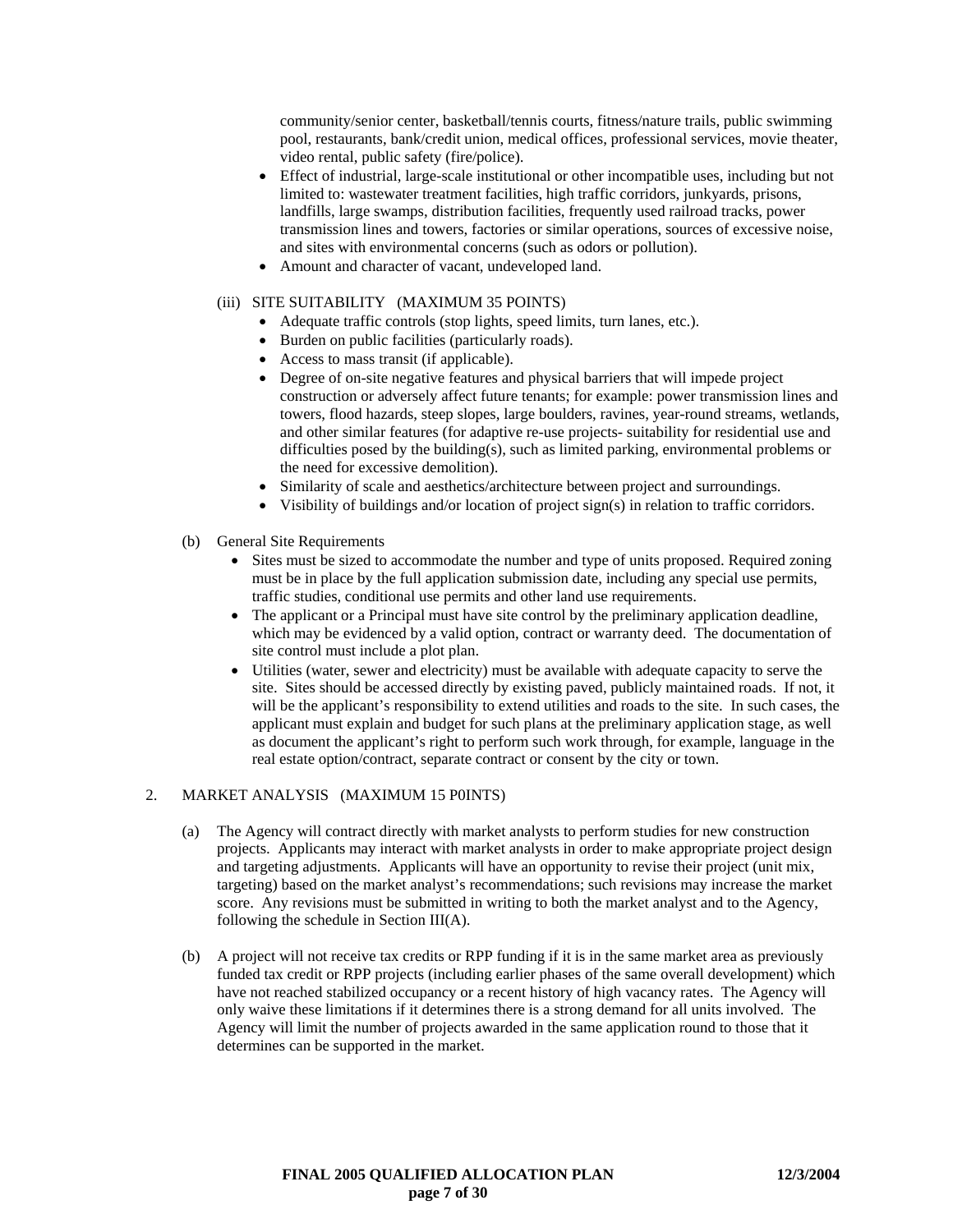- (c) A maximum of fifteen (15) points may be awarded to applications for new construction projects using the following criteria, each of which will also serve as a threshold requirement.
	- The project's required market share, or the percent of income qualified households seeking housing that the project would need to capture to achieve stabilized occupancy.
	- The number of months between project completion and stabilized occupancy.
	- The vacancy rate at comparable properties (what qualifies as a comparable will vary based on the circumstances).
	- The project's affect on existing or awarded 9% tax credit properties.
- (d) The Agency is not bound by the conclusions or recommendations of the market analyst(s), and will use its discretion in evaluating the criteria listed in this Section. For rehabilitation and 100% special needs projects, the applicant must submit a market study that meets the requirements of Section  $42(m)(1)(A)(iii)$  of the Code prior to issuance of a carryover allocation (unless the Agency requires an earlier submission date).
- (e) Applications for 100% special needs housing also will be eligible to earn points under this Section. The score will be based on the needs analysis component of the targeting plan. Any points would be determined during the full application review process.

### B. RENT AFFORDABILITY (MAXIMUM 55 POINTS)

### 1. FEDERAL RENTAL ASSISTANCE (MAXIMUM 10 POINTS)

- (a) A maximum of ten (10) points will be awarded for a firm commitment of federal project-based rental subsidies for at least twenty percent (20%) of total project units. Applicants proposing to convert tenant-based Housing Choice Vouchers (Section 8) to a project-based subsidy (pursuant to 24 CRF Part 983) must submit a letter from the issuing authority in a form approved by the Agency.
- (b) Applicants must include a written agreement between the owner and a PHA. The agreement must commit (i) the PHA to include the development in any listing of housing opportunities where households with tenant-based subsidies are welcome, and (ii) the project's management agent to actively seek referrals from the PHA to apply for units at the proposed development. If the PHA refuses to cooperate for any reason, an explanation must be submitted as well as a statement of commitment by the applicant to seek referrals from the PHA. This requirement does not apply to projects with rental assistance provided through RD.

# 2. MORTGAGE SUBSIDIES AND LEVERAGING (MAXIMUM 30 POINTS)

- (a) Only loans from the following sources will be considered:
	- the local PHA,
	- Community Development Block Grant (CDBG) Small Cities program funds (for on-site improvements only),
	- HUD Section 108, 202 or 811,
	- Federal Home Loan Bank Affordable Housing Program,
	- local government housing development funds and
	- RD Section 515.

Other sources of public funding may qualify **PROVIDED THEY ARE APPROVED IN WRITING IN ADVANCE** by the Agency. (Approval of a particular source in prior years does not meet this requirement.) In order to qualify, loans must be listed as a source in the full application, comply with the requirements of Section  $VI(B)(6)(b)$ , and either: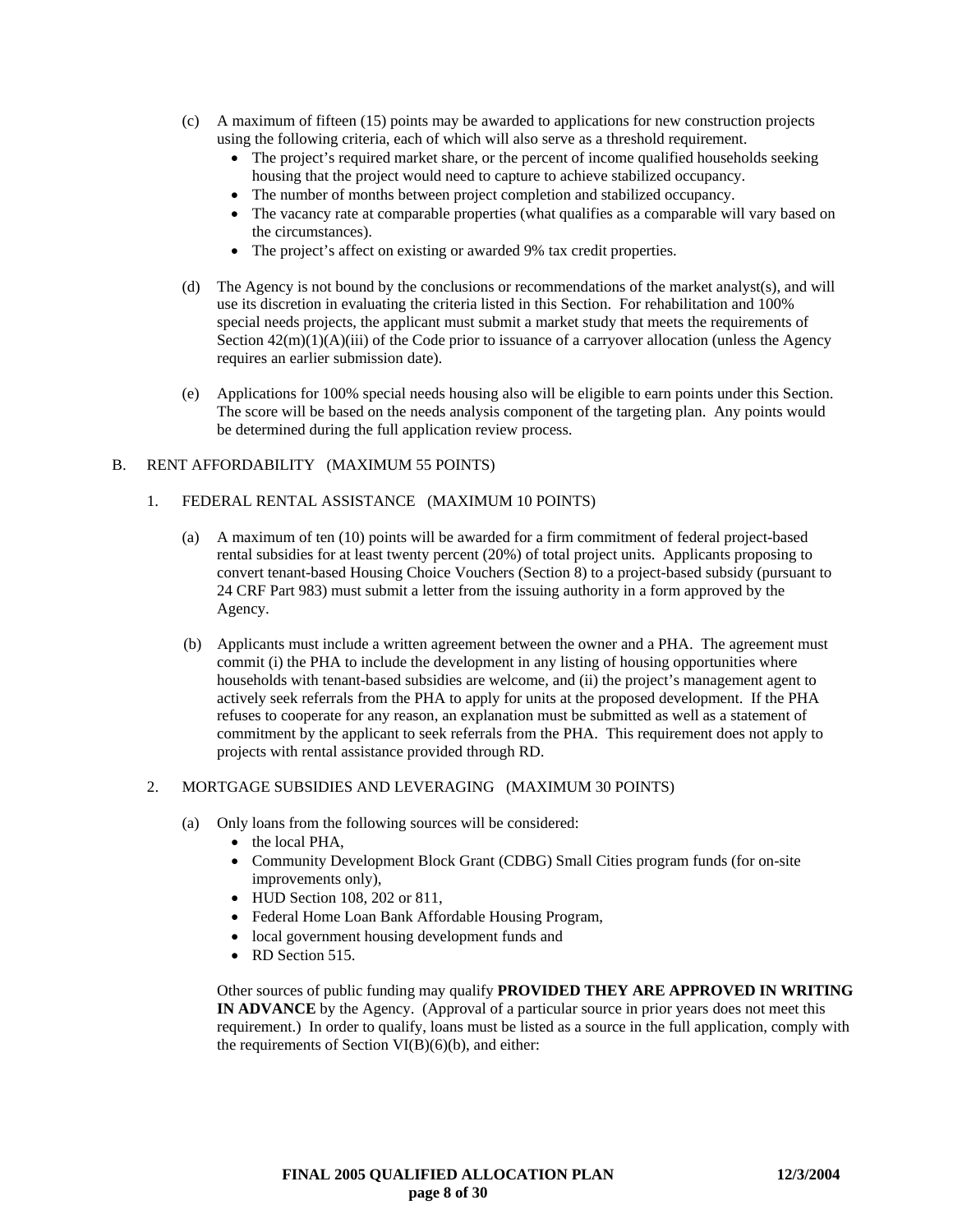- (i) have a term of at least twenty (20) years and an interest rate less than or equal to two percent (2%) or
- (ii) have a term of at least forty (40) years, an interest rate of the long-term applicable federal rate (AFR) and a source that is a "below market federal loan" under Section 42(i)(2)of the Code.
- (b) Adjustments to the purchase price of the land by the seller, uncommitted RPP funds or other Agency loans, state credits and bond financing are not considered sources of mortgage subsidy.
- (c) Applications will be awarded five (5) points for having a commitment of at least \$100,000 in qualifying mortgage subsidy funds. Projects will earn a greater amount of points based on the total amount of funds per unit, as described below:

| Funds/Unit | Points | \$10,000 |    |
|------------|--------|----------|----|
| \$5,000    | 10     | \$11,000 | 22 |
| \$6,000    | 12     | \$12,000 | 24 |
| \$7,000    | 14     | \$13,000 |    |
| \$8,000    | 16     | \$14,000 | 28 |
| \$9.000    |        | \$15,000 |    |

The calculation includes all units and amounts will not be rounded up. The funds-to-unit ratio initially approved by the lending source determines the score, unless a subsequent change results in fewer points. The amount of subsidy provided by a local government will be reduced by the amount that the project budget includes the following: any impact, tap or related fees charged by that local government and/or the cost of land sold by that local government in excess of the market value determined under Section VI(A)(4). For example, a project involving the following:

- 48 tax credit units and 16 market rate units,
- a commitment of \$925,000 in qualifying funds, \$150,000 of which are from the city and
- tap fees of \$100,000 charged by the same city to the project

will receive 24 points  $[(925,000 - 100,000) / 64 = $12,891$  per unit].

- (d) Projects funded entirely with equity and state tax credits (no grants or debt sources other than deferred developer fees) will be awarded 15 points. Any deferred fee must comply with Section VI(B)(5). These points and those awarded under subsection  $(B)(2)(c)$  above are mutually exclusive.
- (e) Applications for NC Division of Community Assistance (DCA) CDBG funds must be submitted at the same time as the Agency's full application deadline and must be committed by June 11, 2005. Commitment of other local government funds may be delayed with prior approval by the Agency.

#### 3. TENANT RENT LEVELS (MAXIMUM 15 POINTS)

(Projects will be monitored for rent and occupancy restrictions for the period indicated in the extended use agreement.)

Applicants should understand that electing to meet the requirements of this Section will reduce the number of potential tenants for certain units, which may be reflected in the market score. The application may earn points under one of the following scenarios:

- (a) If the project is in a High Income county:
	- Ten (10) points will be awarded if at least twenty-five percent (25%) of qualified units will be affordable to and occupied by households with incomes at or below thirty percent (30%) of county median income.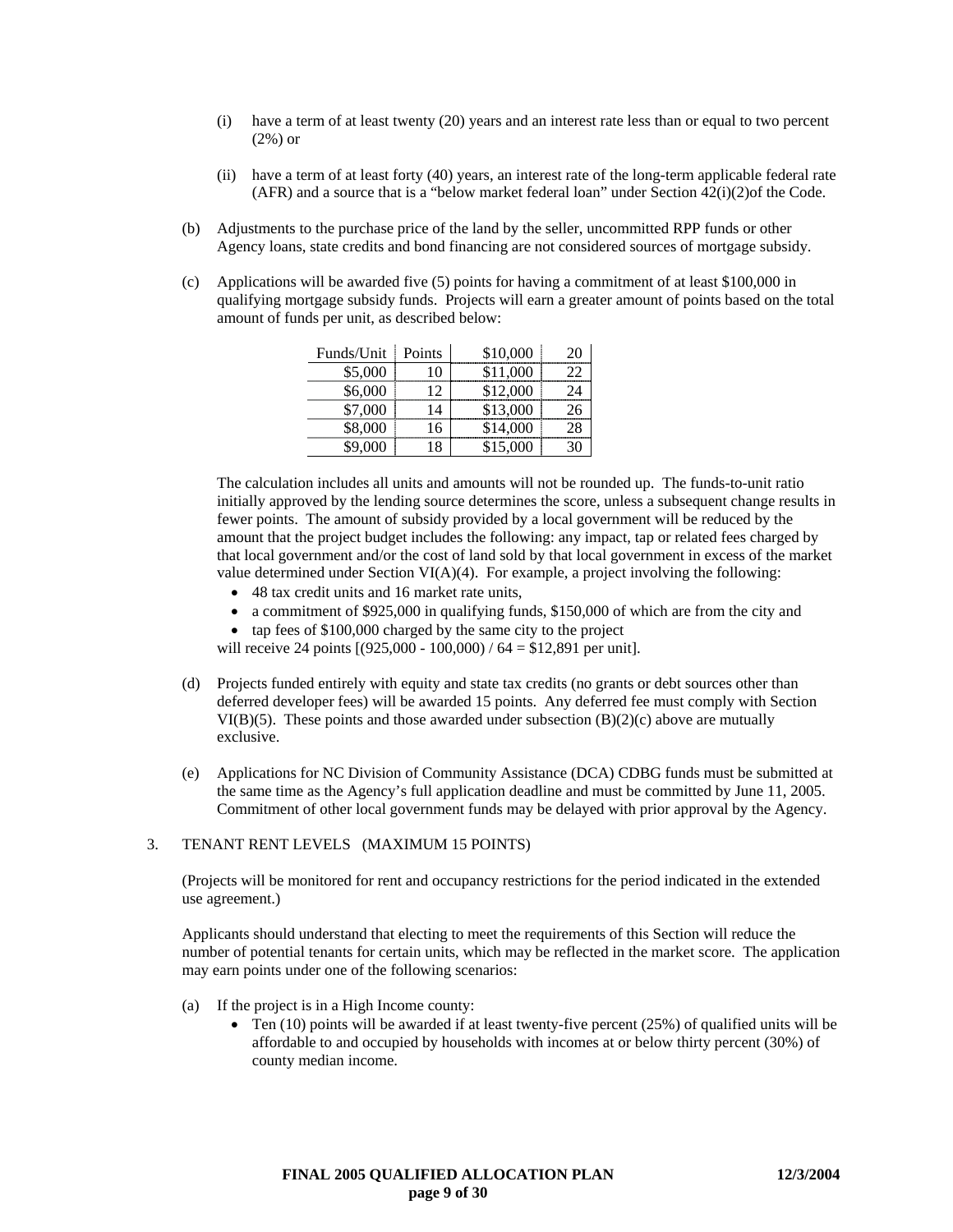- Five (5) points will be awarded if at least fifty percent (50%) of qualified units will be affordable to and occupied by households with incomes at or below forty percent (40%) of county median income.
- (The two options for point scoring in this subsection  $(3)(a)$  above are mutually exclusive.)
- (b) If the project is in a Moderate Income county:
	- Fifteen (15) points will be awarded if at least twenty-five percent (25%) of qualified units will be affordable to and occupied by households with incomes at or below forty percent (40%) of county median income.
	- Ten  $(10)$  points will be awarded if at least fifty percent  $(50%)$  of qualified units will be affordable to and occupied by households with incomes at or below fifty percent (50%) of county median income.

- (c) If the project is in a Low Income county, fifteen (15) points will be awarded for projects in which at least forty percent (40%) of qualified units will be affordable to and occupied by households with incomes at or below fifty percent (50%) of county median income.
- (d) In order to be eligible for tax credits, applications for new construction tax exempt bond projects must meet one of the following requirements:
	- at least ten percent (10%) of total units will be affordable to and occupied by households with incomes at or below fifty percent (50%) of county median income, or
	- at least five percent (5%) of total units will be affordable to and occupied by households with incomes at or below forty percent (40%) of county median income.
- (e) Ten (10) points will be awarded to applications for new construction tax exempt bond projects that meet one of the following requirements:
	- at least twenty percent (20%) of total units will be affordable to and occupied by households with incomes at or below fifty percent (50%) of county median income, or
	- at least ten percent (10%) of total units will be affordable to and occupied by households with incomes at or below forty percent (40%) of county median income.

# 4. COMMITMENT TO EXTEND LOW-INCOME OCCUPANCY

Applicants must agree to record a 30-year Declaration of Land Use Restrictive Covenants for Low-Income Housing Tax Credits (Extended Use Agreement) stating that the owner (a) will not apply for relief under Section  $42(h)(6)(E)(i)(II)$  of the Code, (b) will not refuse to lease any residential unit in the Project to a holder of a voucher or certificate of eligibility under Section 8 of the United States Housing Act of 1937 because of the status of the prospective tenant as such a holder, and (c) will comply with other requirements under the Code, Plan, other relevant statutes and regulations and all representations made in the project application. The Extended Use Agreement may also contain other provisions as determined by the Agency.

# C. PROJECT DEVELOPMENT COSTS AND RPP LIMITATIONS

# 1. NEGATIVE POINTS FOR PROJECT DEVELOPMENT COSTS

The Agency will assess negative points to applications using either the following "per unit" or "per net square foot" standards (total replacement costs less land and reserves) outlined in **Chart A** below, whichever is less.

<sup>(</sup>The two options for point scoring in this subsection (3)(b) above are mutually exclusive.)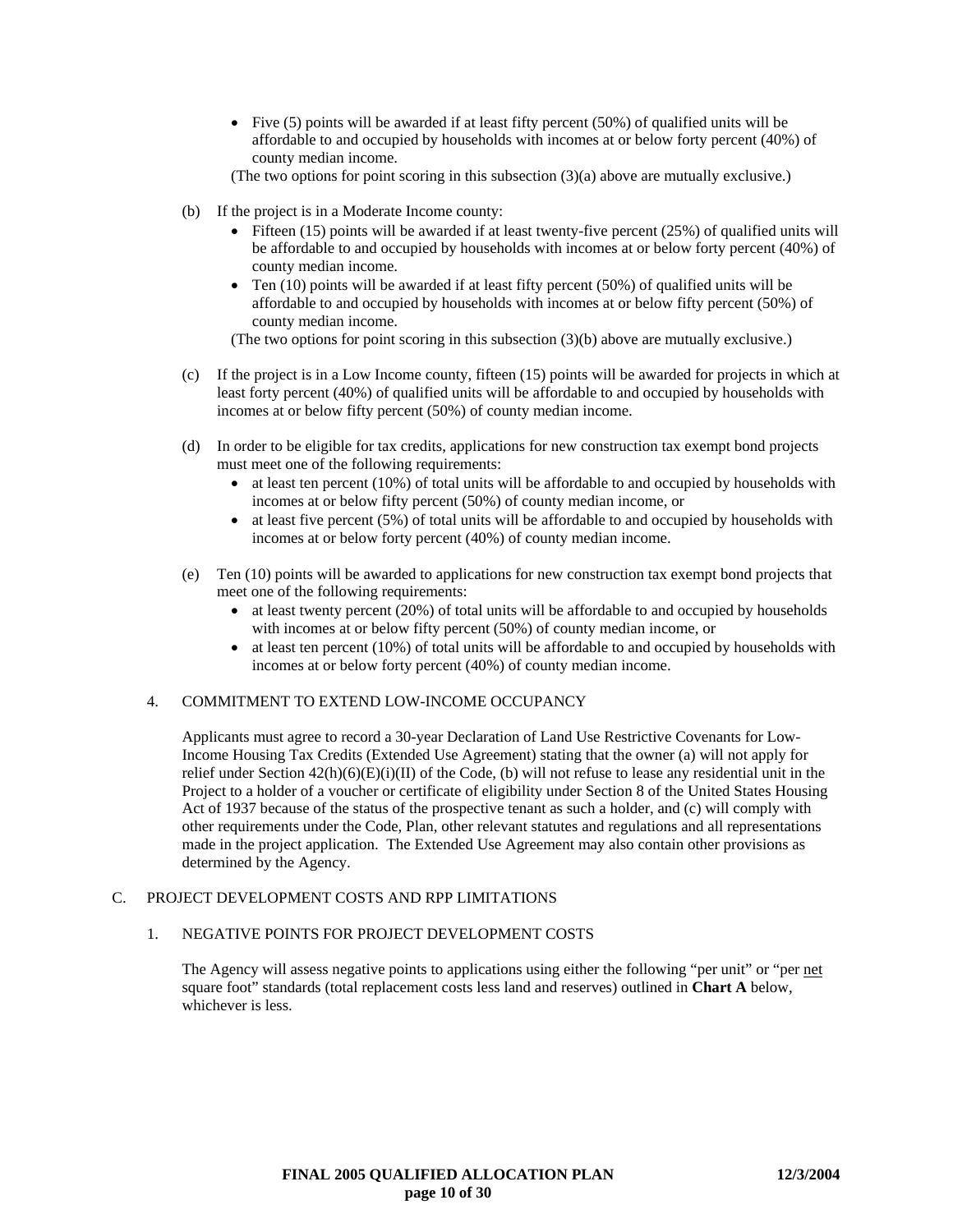- (a) The point structure in **Chart B** will apply to the following:
	- detached single family or duplex developments with 25 units or less,
	- 100% severe mobility impairment housing,
	- HOPE VI projects,
	- unique downtown circumstances and
	- projects utilizing historic tax credits.

RPP loan funds will be limited by HOME Per-Unit Subsidy Limits and HOME Per-Unit Cost Limits. Copies of all executed change orders must be submitted to the Agency.

- (b) In addition to land and reserves, the following will be subtracted from total replacement costs before the calculation in this Section IV(C) is made (each as determined by the Agency):
	- equity raised from historic preservation tax credits,
	- water and sewer tap fees and impact fees (provided that the applicant has included documentation from the local government verifying the amount of fees required) and
	- the costs directly associated with a Community Service Facility.

The Agency may waive all negative points for projects that include residential building(s) with both steel and concrete construction and at least four (4) stories of housing (adaptive re-use projects are not eligible for this waiver).

|          | <b>CHART A</b> |                 |        |  |  |
|----------|----------------|-----------------|--------|--|--|
| Per Unit | OR             | Per Net Sq. Ft. | Points |  |  |
|          |                |                 |        |  |  |
| \$78,000 |                | \$78            | -4     |  |  |
| \$81,000 |                | \$81            | -6     |  |  |
| \$84,000 |                | \$84            | -8     |  |  |
| \$87,000 |                | \$87            | $-10$  |  |  |
| \$90,000 |                | \$90            | $-15$  |  |  |
| \$93,000 |                | \$93            | $-20$  |  |  |
| \$96,000 |                | \$96            | $-30$  |  |  |
| \$99,000 |                | \$99            | -40    |  |  |

|          |     | <b>CHART A</b>  |        |
|----------|-----|-----------------|--------|
| Per Unit | OR. | Per Net Sq. Ft. | Points |
|          |     |                 |        |
| \$78,000 |     | \$78            | $-4$   |
| \$81,000 |     | \$81            | -6     |
| \$84,000 |     | \$84            | -8     |
| \$87,000 |     | \$87            | $-10$  |
| \$90,000 |     | \$90            | $-15$  |
| \$93,000 |     | \$93            | $-20$  |
| \$96,000 |     | \$96            | $-30$  |
| \$99,000 |     | \$99            | $-40$  |

Note: The Agency may compare what is represented in 2005 applications with the actual cost of construction as reflected in the final cost certification. In the event that a project's actual costs would have resulted in negative points that were not assessed in the 2005 cycle, those points may be applied to the application(s) of any Principal involved in any future year.

#### 2. RESTRICTIONS ON RPP AWARDS

(c) Chart A and Chart B:

To receive an RPP loan, projects must not a) have total replacement costs (less reserves) per unit in excess of \$90,000 b) request RPP loan funds in excess of the following amounts per unit: \$15,000 in High Income counties; \$20,000 in Moderate Income counties; \$25,000 in Low Income counties or c) include market-rate units. Subsection  $(C)(2)(b)$  above does not apply to projects with funds committed by RD. Subsection (C)(2)(a) above does not apply to projects eligible for Chart B. The total RPP loan amount cannot exceed \$1 million per project.

# D. CAPABILITY OF THE PROJECT TEAM

#### 1. DEVELOPMENT EXPERIENCE

(a) At least one Principal must have successfully developed, operated and maintained in compliance either (i) one North Carolina low-income housing tax credit development or (ii) eight separate lowincome housing tax credit developments totaling in excess of 200 units. The development(s) must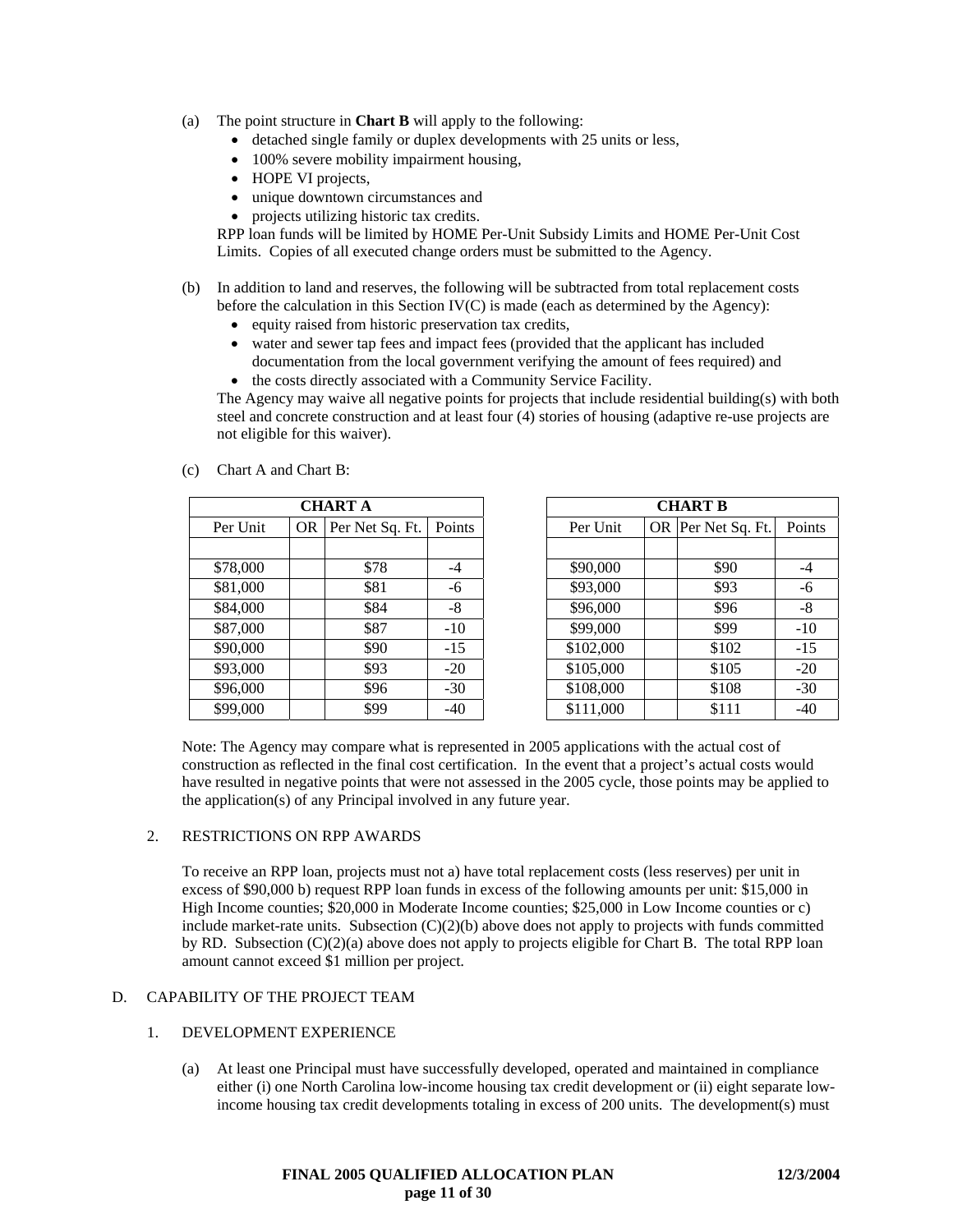have been placed in service between December 1, 1997 and January 1, 2004. (The Agency may waive this requirement for applicants with adequate experience in the North Carolina tax credit program.) Such Principal must:

- be identified in the preliminary application,
- become a general partner or managing member of the ownership entity, and
- remain responsible for overseeing the development and operation of the project for a period of two (2) years after placed in service.

This requirement will not apply to HOPE VI developments. The Agency will determine what qualifies as successful and who can be considered as involved in a particular project.

- (b) All owners and Principals **must** disclose all previous participation in the low-income housing tax credit program. Additionally, all owners and Principals that have participated in an out of state tax credit allocation must complete the Authorization for Release of Information form and send it to each state identified.
- (c) The Agency reserves the right to determine that a particular development team does not meet the threshold requirement of this Section due to differences between its prior work and the proposed project. Particularly important in this evaluation is the type of subsidy program used in the previous experience (such as tax-exempt bonds, RD).

### 2. MANAGEMENT EXPERIENCE

The management agent must have at least a) one similar tax credit project in their current portfolio and b) one staff person serving in a supervisory capacity with regard to the project who has been certified as a tax credit compliance specialist. Such certification must be from an organization accepted by the Agency (refer to the list in **Appendix C**). None of the persons or entities serving as management agent may have in their portfolio a project with material or uncorrected non-compliance beyond the cure period. The management agent listed on the application must be retained by the ownership entity for at least two (2) years after project completion, unless the agent is guilty of specific nonperformance of duties.

#### 3. PROJECT TEAM DISQUALIFICATIONS

The Agency may disqualify any owner, Principal or management agent, who:

- (a) has been debarred or received a limited denial of participation in the past 10 years by any federal or state agency from participating in any Agency multifamily development program;
- (b) within the past ten years has been in a bankruptcy, an adverse fair housing settlement, an adverse civil rights settlement, or an adverse federal or state government proceeding and settlement;
- (c) has been in a mortgage default or arrearage of three months or more within the last five years on an FHA-insured project, an RD funded rental project, a tax-exempt bond funded mortgage, an Agency loan, a tax credit project or any other publicly subsidized project (resolution of all outstanding Agency concerns regarding the default or arrearage may be considered in assessing disqualification);
- (d) has been involved within the past ten years in a project which previously received an allocation of tax credits but failed to meet standards or requirements of the tax credit allocation and/or failed to fulfill one of the representations contained in an application for tax credits (this includes returning an allocation of tax credits to the Agency after the carryover agreement has been signed);
- (e) has been found to be directly or indirectly responsible for any other project in which there is uncorrected noncompliance more than three months from the date of notification by the Agency or any other state allocating agency;
- (f) interferes with a tax credit application for which it is not an owner or Principal at public hearing or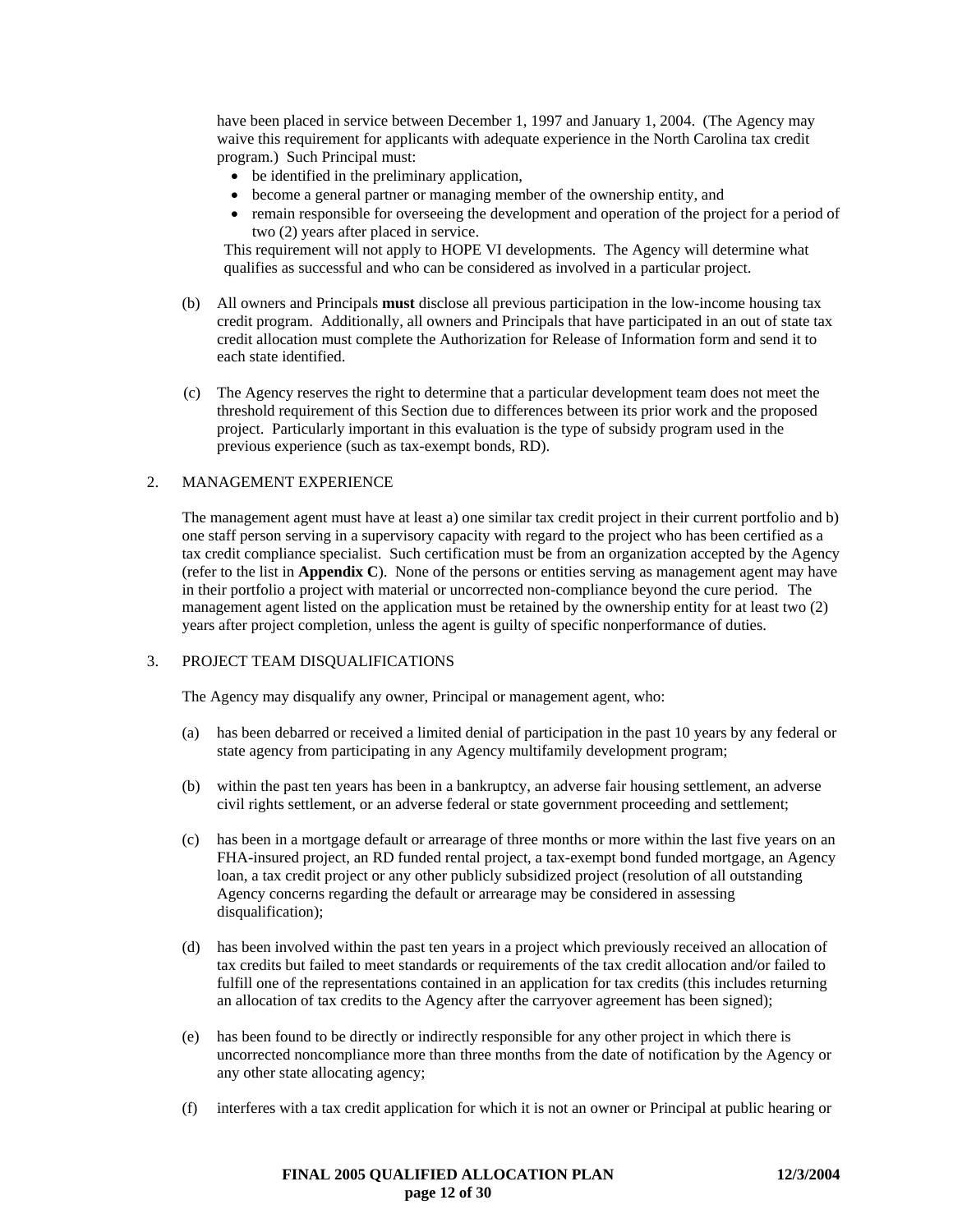other official meeting; or

(g) is not in good standing with the Agency.

#### E. UNIT MIX AND PROJECT SIZE

- 1. Ten (-10) points will be subtracted from any project where more than twenty percent (20%) of the total units are market-rate units. This penalty will not apply where, as of the full application, the rents for all market rate units are at least five percent (5%) higher than the maximum allowed for a unit at 60% AMI and the market study indicates that such rents are feasible.
- 2. New construction 9% credit projects may not exceed 100 units.
- 3. New construction bond financed projects may not exceed 180 units.

The Agency reserves the right to waive the penalties and limitations in this Section IV(E) for proposals that reduce low-income and minority concentration, and subsection IV(E)(3) for proposals that are within a transit station area as defined by the Charlotte Region Transit Station Area Joint Development Principles and Policy Guidelines.

#### F. SPECIAL CRITERIA AND TIEBREAKERS (MAXIMUM 30 POINTS)

- 1. HUD AND RD PROGRAMS (MAXIMUM 15 POINTS)
	- (a) Fifteen (15) points will be awarded to projects that have an obligation of funds from RD Section 515, the HUD 202 or 811 programs, including project based rental assistance appropriate for the project.
	- (b) Five (5) points will be awarded to applications that (i) include a written commitment under the RD Section 538 program and (ii) can demonstrate that the guarantee will benefit the project.

#### 2. COMMUNITY REVITALIZATION PLANS (MAXIMUM 10 POINTS)

Ten (10) points will be awarded to applications if all of the following apply:

- (a) the project is within the area identified by a community revitalization plan (CRP);
- (b) the project is in a Qualified Census Tract and/or the CRP is primarily focused on an existing residential neighborhood;
- (c) the project is consistent with and contributes to the CRP; and
- (d) meets one of the following sets of criteria: (i) the CRP was officially adopted by a local government after January 1, 1998, there is a specific timetable and funding commitment; and some of the progress or improvement described in the CRP is visibly evident, (ii) the activities described in the CRP are well underway, with at least some having been completed, or (iii) the proposed project includes a Community Service Facility.

#### 3. UNITS FOR THE MOBILITY IMPAIRED (MAXIMUM 5 POINTS)

Five (5) points will be awarded to projects designed to increase the stock of housing accessible to those with mobility impairments. To receive bonus points, five percent (5%) of all project units must:

(a) be fully accessible according to the standards set forth in Volume 1-C (1999) of the North Carolina State Building Code, (Chapter 30, Multi-Family Dwellings),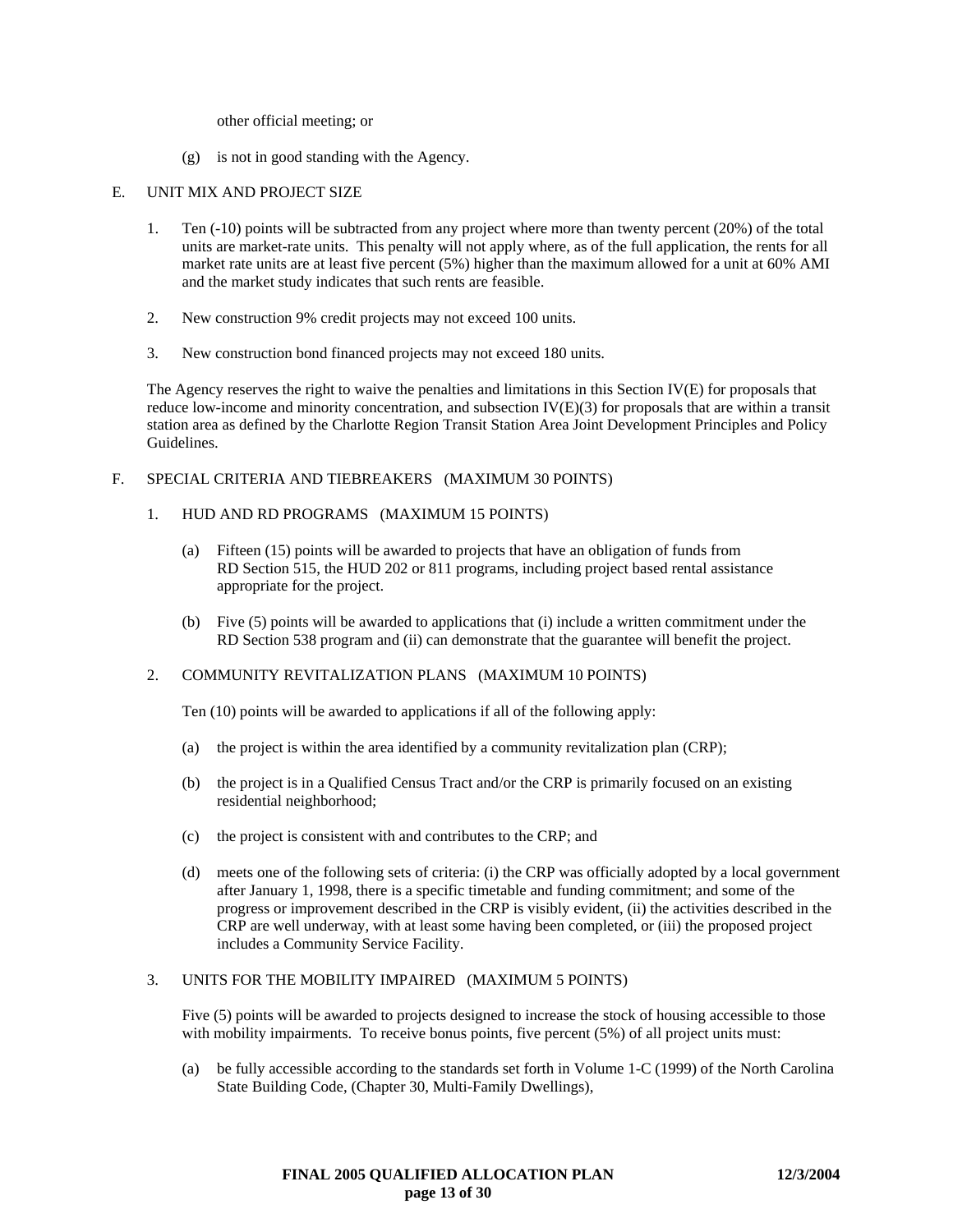- (b) have at least one bathroom with a toilet located in a five foot by five foot clear floor space (may overlap with the five foot turning diameter described in Chapter 30), with no overlapping elements or fixtures; the toilet must be positioned in a corner with the centerline of the toilet bowl 18 inches from the sidewall, and
- (c) have at least one bathroom with a 36 inch by 60 inch (minimum size) curbless, roll-in shower. Such showers must also meet the requirements for accessible controls as required by Volume 1-C.

At least one unit in each class of fully accessible units must meet the above requirements. Unit classes are measured by the number of bedrooms, pursuant to Volume 1-C (1999) of the North Carolina State Building Code (Chapter 30, Section 30.3.2.) These units are in addition to mobility impaired units required by federal and state law (including building codes).

### 4. TARGETING PLANS

All projects will be required to target the greater of five (5) units or ten percent (10%) of the total units to persons with disabilities or homeless populations. (The five unit minimum does not apply to applications without federal project-based rental assistance.) Projects that are targeting units under this Section are not required to provide onsite supportive services or a service coordinator. Project owners must demonstrate a partnership with a local lead agency and submit a Targeting Plan for review and certification by the N.C. Department of Health and Human Services (DHHS).

At a minimum, Targeting Plans must include:

- (a) A description of how the development will meet the needs of the targeted tenants including access to supportive services, transportation, proximity to community amenities, etc.
- (b) A description of the experience of the local lead agency and their capacity to provide access to supportive services, and to maintain relationships with the management agent and community service providers for the duration of the compliance period.
- (c) A Memorandum of Understanding (MOU) between the developer(s), management agent and the lead local agency. The MOU will include:
	- (i) A commitment from the local lead agency to provide, coordinate and/or act as a referral agent to assure that supportive services will be available to the targeted tenants.
	- (ii) The referral and screening process that will be used to refer tenants to the development, the screening criteria that will be used, and the willingness of all parties to negotiate reasonable accommodations to facilitate the admittance of persons with disabilities into the development.
	- (iii) A communications plan between the development management and the local lead agency that will accommodate staff turnover and assure continuing linkages between the development and the local lead agency for the duration of the compliance period.
- (d) Certification that participation in supportive services will not be a condition of tenancy (not required for projects where all of the units are providing transitional housing for the homeless).
- (e) Agreement that for a period of ninety (90) days after the initial rent-up period begins, the number of units specified in the application for persons with disabilities will be held vacant other than for such population(s).
- (f) Agreement to maintain a separate waiting list for persons with disabilities and prioritizing these individuals for any units that may become vacant after the initial rent-up period, based upon the minimum number of units specified in the application.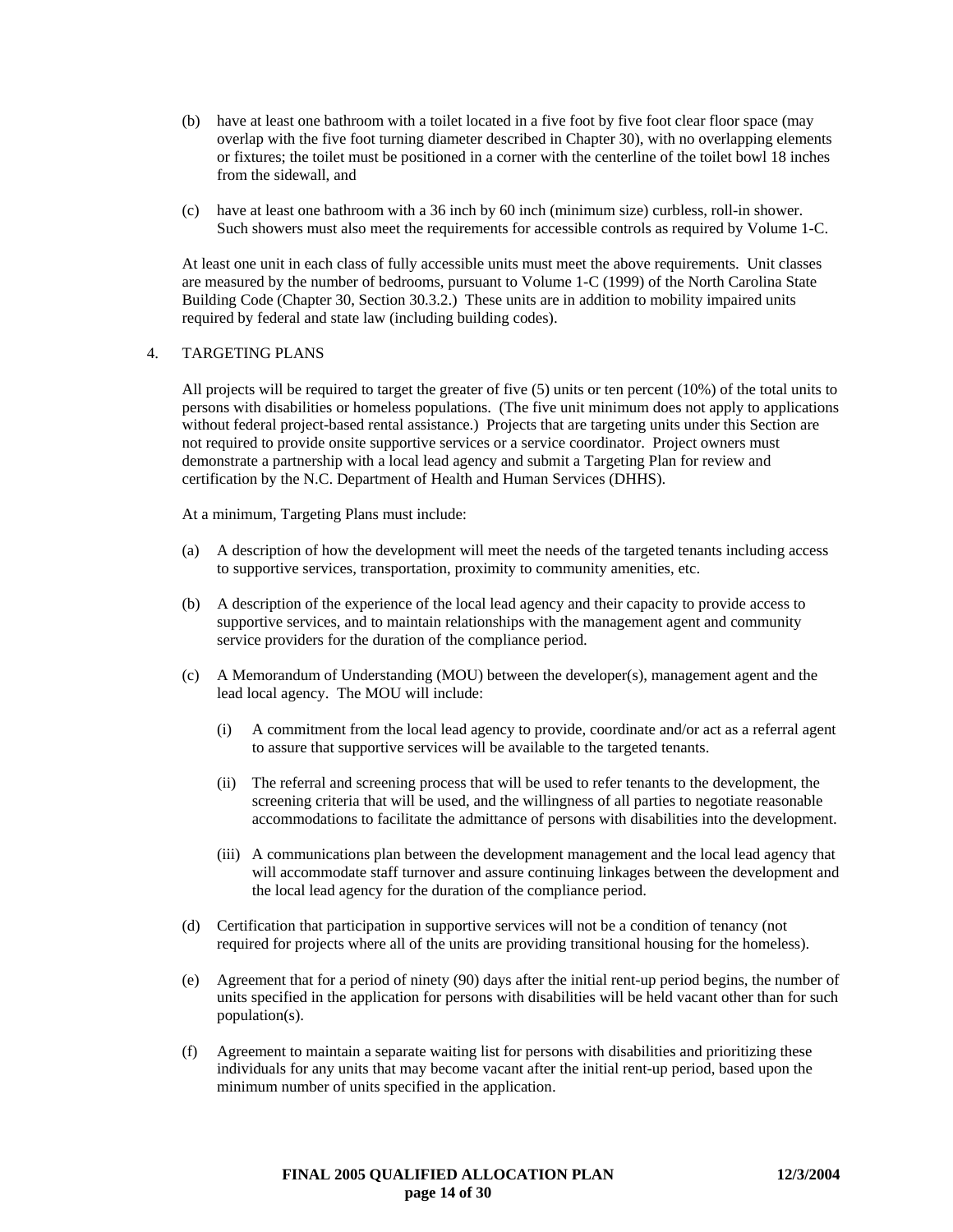- (g) Agreement to affirmatively market to persons with disabilities.
- (h) Agreement to include a section on reasonable accommodation in property management's application for tenancy.
- (i) Agreement to accept Section 8 vouchers or certificates (or other rental assistance) as allowable income as part of property management income requirement guidelines for eligible tenants and not require total income beyond that which is reasonably available to persons with disabilities currently receiving SSI and SSD benefits.

The requirements of this Section  $IV(F)(4)$  may be fully or partially waived to the extent the Agency determines that they are not feasible. A detailed description of the elements to be addressed in the Targeting Plan is included in **Appendix D**. Applicants will agree to complete the requirements of this Section IV(F)(4) and **Appendix D** by the earlier of July 29, 2006 or four months prior to the project's placed in service date. (The Agency may set additional interim requirements.) This Section IV(F)(4) does not apply to tax-exempt bond applications.

# 5. TIEBREAKER CRITERIA

The following will be used to award credits in the event that the final scores of more than one project are identical.

- (a) First Tiebreaker The project requesting the least amount of federal tax credits per unit based on the Agency's equity needs analysis.
- (b) Second Tiebreaker Tenants with Children: Projects that can serve tenant populations with children. Developments will qualify for this designation if at least twenty-five (25%) of the units are three or four bedrooms. This tiebreaker will only apply where the market study shows a clear demand' for this population (as determined by the Agency).
- (c) Third Tiebreaker Tenant Ownership: Projects that are intended for eventual tenant ownership. Such developments must utilize a detached single family site plan and building design and have a business plan describing how the project will convert to tenant ownership at the end of the 30-year compliance period.

In the event that a tie remains after considering the above tiebreakers, the project requesting the least amount of federal tax credits will be awarded the credits.

#### G. DESIGN STANDARDS (MAXIMUM 80 POINTS)

All proposed measures must be shown on the plans or in specifications in the application in order to receive points.

- 1. A maximum of eighty (80) points will be awarded for new construction projects based on the following criteria.
	- (a) Site plan considerations: A maximum of fifteen (15) points will be given for projects which
		- Propose an attractive, scattered building layout focusing on visual appeal and privacy;
		- Propose exterior amenities, including the following: resident garden plots; playground; tot lot; basketball court; volleyball court; walking trails; fitness stations; gazebo/arbor; picnic area with tables/grilles; horseshoe pit; shuffleboard; car care area with vacuum; fenced ball field; swimming pool; covered drive-through at entry; flag pole; sitting areas; covered drop off at entry; large fountain; tennis court; irrigated lawns; garages/covered parking; bike racks; bus shelter; creating accessible walks linking buildings to each other, to common areas and to parking; having large open spaces for recreational activities, having a well-designed entry to the site with attractive signage, lighting and landscaping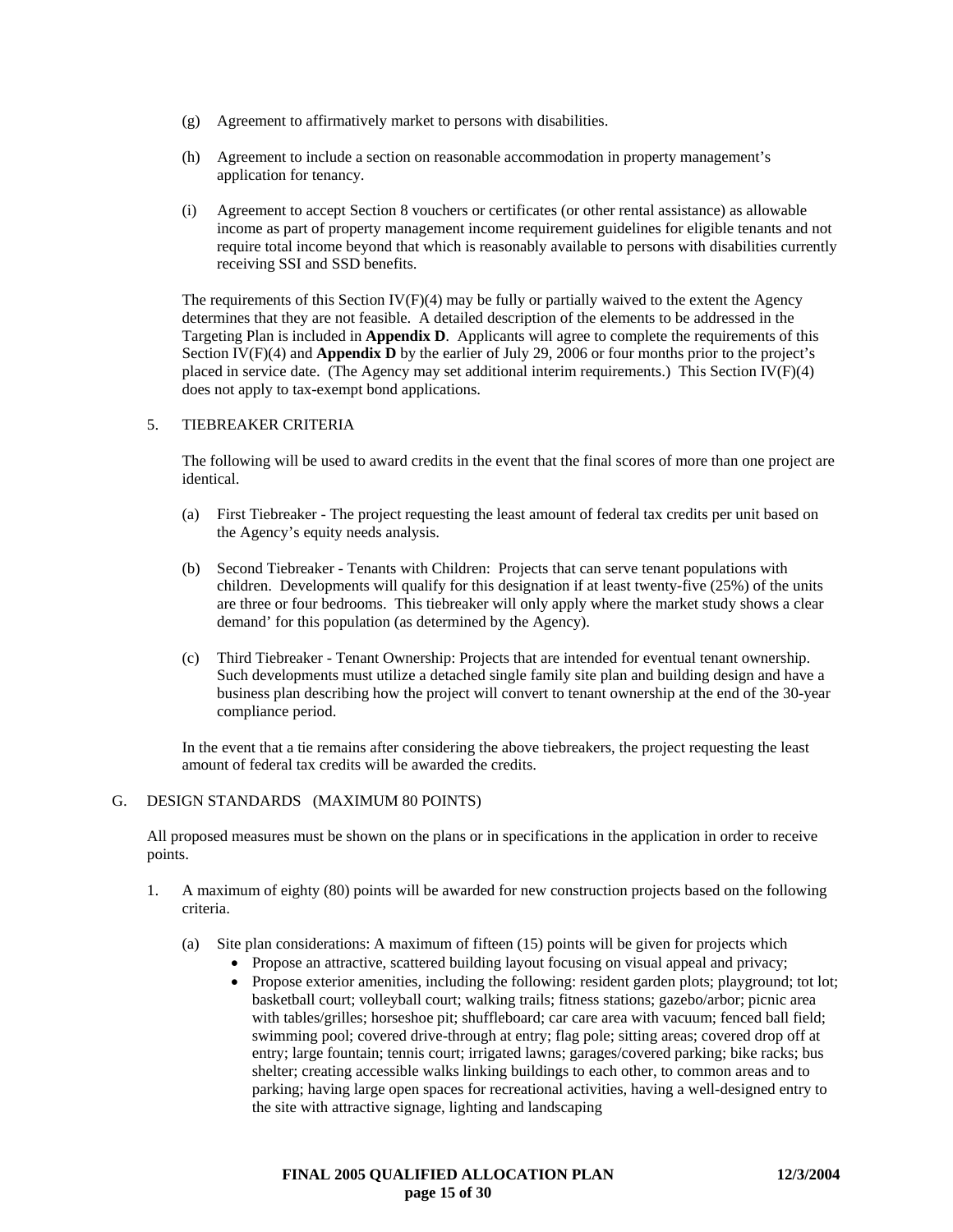• Propose interior amenities, including the following: screened porch; sunroom with chairs; exercise room; exam room; reading room/library; game/craft room; resident computer center; TV room; beauty salon; vending area; storage for elderly projects; a Community Service Facility; providing high-speed Internet access (involves both a data connection in the living area of each unit that is separate from the cable/telephone connection and support from a project-wide network or a functional equivalent).

Other amenities may be used, but will require Agency approval prior to full application. In order to receive points, the items listed above must be clearly indicated on the site drawings.

- (b) Building and floor plan design: A maximum of forty-five (45) points will be given for projects which
	- Propose creative and versatile architectural designs. Examples of exterior building designs include broken roof lines, front gables, dormers or front extended facades, wide banding and vertical and horizontal siding applications, some brick veneer, front porches and attractive deck rail patterns.
	- Propose open, flowing floor plans. Examples include spacious kitchens, bathrooms, living rooms and dining rooms, dwelling units that exceed minimum square footages, bedrooms that exceed minimum square footages, bathrooms that are large with vanities and open floor spaces, kitchens that provide an abundance of counter top working space and cabinets, availability of storage space other than bedroom closets, and the adequacy of closet space, including large walk-in closets.
- (c) Construction characteristics: A maximum of twenty (20) points will be given to projects which
	- Propose low maintenance, high durability, energy efficient products, and quality components. Examples include: High-grade vinyl or VC tile in kitchens, bathrooms, entryways, and laundry areas.
	- Propose energy efficient components that exceed Agency and/or building code minimum standards.
	- Propose measures to provide good attic and roof ventilation, use vinyl or aluminum windows and steel insulated exterior doors.
	- Propose to use quality exterior siding, such as vinyl, hardiplank, or brick veneer and have prefinished aluminum exterior trim, including fascia, soffit, and porch posts.
- 2. Completion of previously approved projects: Negative points will be assessed for projects with owners or Principals of prior project(s) that were not built in accordance with the plans and specifications on which such prior project(s') Design Standards score was based, if deviation from such plans and specifications results in conditions that would justify a reduction in that prior project(s') original Design Standards score(s). The number of negative points assessed to the project in the current year will be equal to the cumulative number of points by which each such prior project's original Design Standards score would have been so reduced to reflect the deviation, adjusted to reflect any change in the scale of the Design Standards scoring. For example, if the reduction in the prior project's Design Standards score as a result of the deviation from its plans and specifications is determined to be 10 points based on a scale of 50 maximum Design Standards points at the time such prior project was awarded credits, if there is a current scale of 100 maximum Design Standards points, the negative points assessed to the current project based on that prior project's deviation from its plans and specifications would be 20 points. Design and construction changes approved in writing by the Agency will not result in any negative points assessed under this Section.
- 3. The minimum threshold requirements for design are found in **Appendix B** and must be used for all projects receiving tax credits and/or RPP funding. These minimum requirements include, but are not limited to, standards in the following areas: on-site postal and laundry facilities; community/office space; on-site parking and refuse collection areas; exterior and interior building design; plumbing and electrical provisions; heating, ventilating and air conditioning provisions; sitework; bedrooms, bathrooms and kitchens; provisions for all elderly housing; provisions for sight and hearing impaired residents; Fair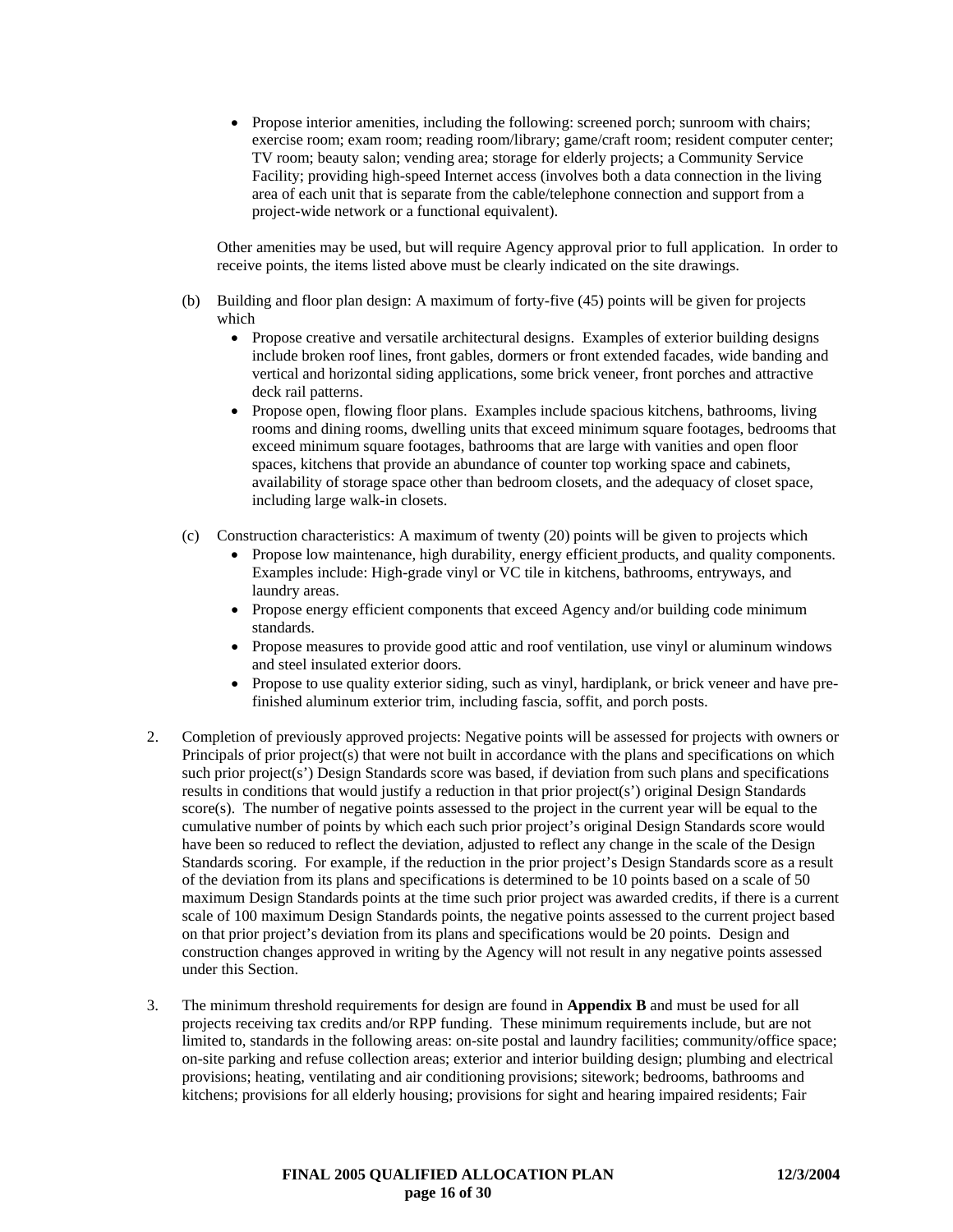Housing, Americans with Disabilities Act and the North Carolina State Accessibility Code requirements; and additional architectural requirements for renovation of existing apartment projects.

### H. CRITERIA FOR SELECTION OF REHABILITATION PROJECTS

#### 1. THRESHOLD REQUIREMENTS

In order to be eligible for funding under Section  $II(A)$ , a project must:

- (a) have either (i) committed mortgage subsidies from a local government in excess of \$5,000 per unit or (ii) federal project-based rental assistance for at least thirty percent (30%) of the total units,
- (b) have been placed in service on or before December 31, 1986,
- (c) require rehabilitation expenses in excess of \$15,000 per unit (as supported by a physical needs assessment approved by the Agency),
- (d) not have an acquisition cost in excess of sixty percent (60%) of the total replacement costs, and
- (e) not be feasible using tax exempt bonds (as determined by the Agency).

The assessment must be performed by a licensed architect or engineer and involve the physical inspection of the site, amenities, dwelling units and any common areas. Rehabilitation expenses include hard construction costs directly attributable to the project, excluding costs for a new community building, as calculated using lines 2 through 7 (less line 6) in the Project Development Cost Description.

The thresholds and criteria for rehabilitation applications utilizing tax exempt bonds are in **Appendix G**.

# 2. EVALUATION CRITERIA

The Agency will evaluate applications based on the following criteria, which are listed in order of importance. Each one will serve both to determine allocations and as a threshold requirement; the Agency may remove an application from consideration if the proposal is sufficiently inadequate in any of the categories. For purposes of making awards, the Agency will not consider subsections (e) through (i) below if the outcome is determined by the criteria in subsections (a) through (d).

- (a) The Agency will give the highest priority to applications proposing to rehabilitate the state's most distressed existing housing. However, buildings that are deteriorated to the point of requiring demolition will not be eligible for credits under this Section.
- (b) The Agency will give priority to applications that propose a scope of work appropriate to the building(s), as reflected in the Physical Needs Assessment. (Proposals may not involve unnecessary work.) Specifically, proposals should involve the following:
	- Making "common areas" handicap accessible, creating or improving sidewalks, installing new roof shingles, adding gutters, sealing brick veneers, applying exterior paint, and resurfacing or re-paving parking areas.
	- Improving site and exterior dwelling lighting, landscaping/fencing, and installing high-quality vinyl or hardiplank siding.
	- Adding gables, porches, dormers or roof sheds.
	- Use energy-efficient related products to replace inferior ones, including insulated windows and doors, and adding additional insulation.
	- Improving heating and cooling units, plumbing fixtures, water heaters, toilets, sinks, faucets and tub/shower units.
	- Improving quality of interior conditions and fixtures, including carpet, vinyl, interior doors, painting, drywall repairs, cabinets, appliances, light fixtures and mini-blinds.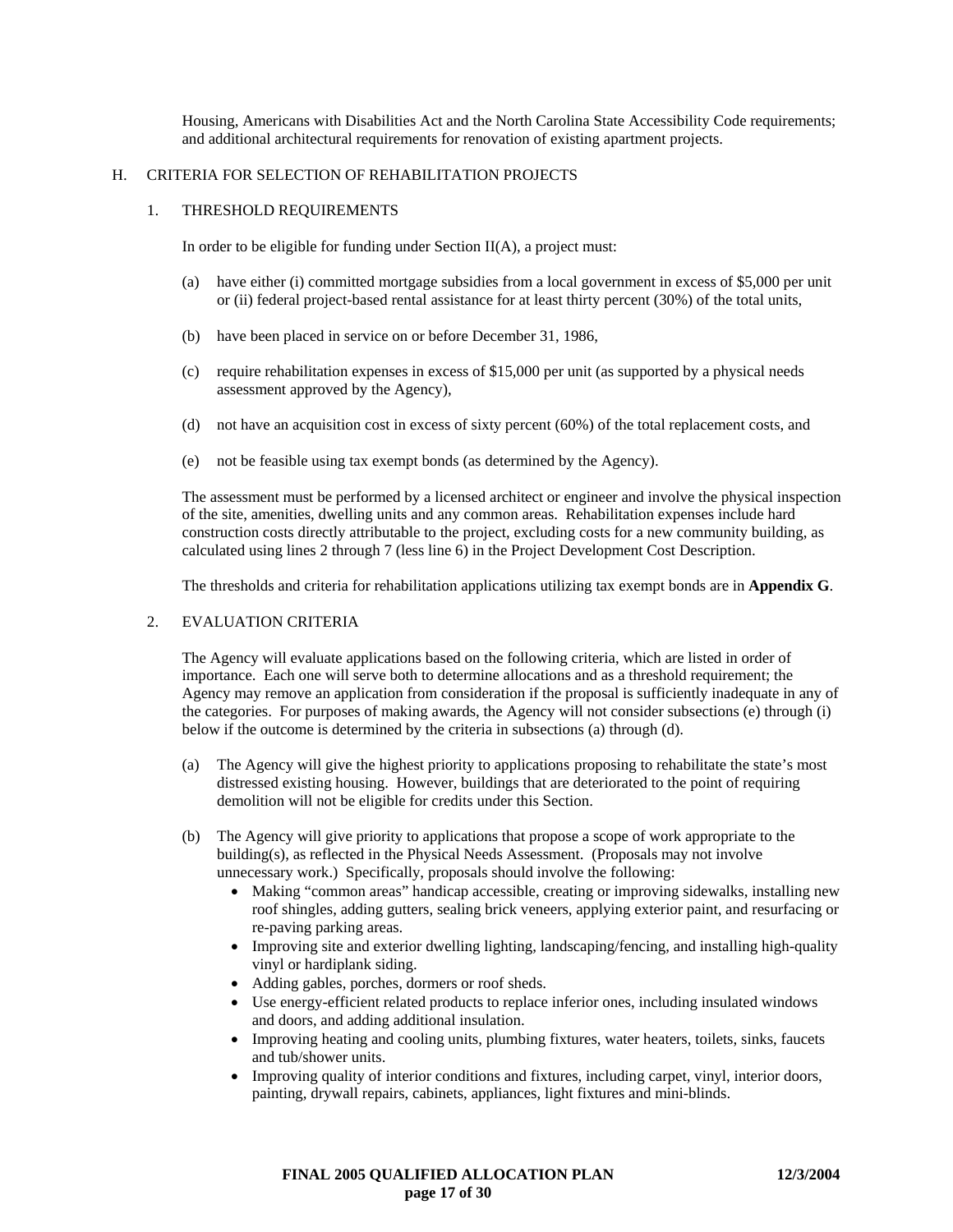- Where possible, upgrading bathrooms pursuant to Section IV( $F$ )(3).
- (c) Applications will have a reduced likelihood of being awarded credits to the extent that the purpose is to subsidize an ownership transfer.
- (d) Shortcomings in the above three criteria will be mitigated to the extent that a tax credit allocation is necessary to prevent i) conversion of units to market rate rents or ii) loss of government resources (including past, present and future investments).
- (e) The Agency will give priority to applications that have mortgage subsidy resources committed as part of the application.
- (f) Applications will have priority to the extent that the rehabilitation improvements are a part of a community revitalization plan and/or will benefit the surrounding community. However, projects in severely distressed areas will have a reduced likelihood of being awarded credits.
- (g) Applications will have a reduced likelihood of being awarded credits based on the number of tenants that would be permanently relocated (including market-rate).
- (h) The Agency will give preference to applications based on the quality of and degree of effort proposed in the temporary and permanent relocation plans.
- (i) While allocation of rehabilitation tax credits is not subject to any regional set-aside, the Agency will consider the geographic distribution of this resource and will attempt to avoid a concentration of awards in any one area of the state.

# I. PRIORITY FOR ALLOCATION OF BOND CAP

Applicants proposing to use tax-exempt bonds with 4% tax credits must meet all of the requirements of the Plan and **Appendix G** (incorporated herein by reference) to claim such credits. The Committee will allocate the multifamily portion of the state's tax-exempt bond authority in the following order of priority:

- 1. Projects that serve as a component of an overall HOPE VI revitalization effort.
- 2. Rehabilitation projects.
- 3. Adaptive re-use projects.
- 4. Other new construction projects.

Applications will only be allocated bond authority if there is enough remaining after awarding all eligible applications in higher priority levels. Within each category, allocation priority will be based on the relevant scoring and threshold requirements of Section IV.

# **V. APPLICATION PROCEDURES AND REQUIREMENTS**

#### A. GENERAL

- 1. The Agency may require applicants to submit any information, letter or representation relating to Plan requirements or point scoring as part of the application process. Unless otherwise noted, the Agency may elect to not consider information submitted after the relevant deadline.
- 2. Any failure to comply with an Agency request under subsection (A)(1) above or any misrepresentation, false information or omission in any application document may result in disqualification of that application and any other involving the same owner(s), Principal(s), consultant(s) and/or application preparer(s). Any misrepresentation, false information or omission in the application document may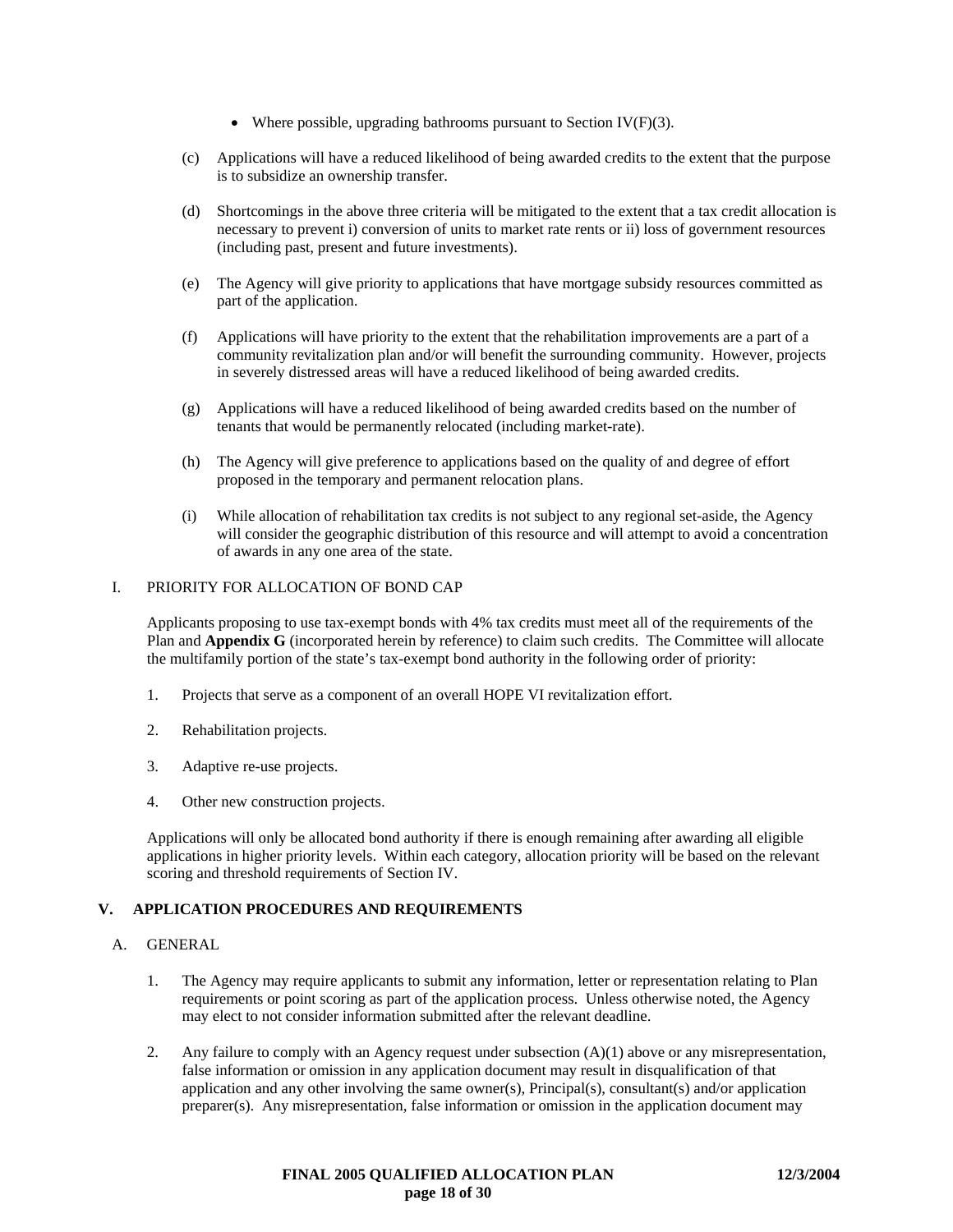result in a revocation of a credit allocation.

3. The Agency may elect to treat applications involving more than one site or population type (family/elderly) as separate for purposes of the Agency's preliminary application process. Each application would require a separate initial application fee. Projects may be considered one application in the full application submission if all sites are secured by one permanent mortgage and are not intended for separation and sale after receipt of the tax credit allocation.

# B. APPLICATION PROCESS

1. Applications, correspondence and supporting materials may be submitted to the Agency as follows:

| Deliver to:                           | Mail to:                              |
|---------------------------------------|---------------------------------------|
| North Carolina Housing Finance Agency | North Carolina Housing Finance Agency |
| Rental Investment                     | Rental Investment                     |
| 3508 Bush Street                      | P.O. Box 28066                        |
| Raleigh, NC 27609                     | Raleigh, NC 27611-8066                |

- 2. The Agency will notify the appropriate unit of government about the project after submission of the full application. The Agency reserves the right to reject applications opposed in writing by the chief elected official (supported by the council or board), but is not obligated to do so.
- 3. Applicants may be assessed a fee of up to \$500 for each instance of failure to comply with a written requirement of the tax credit application process (whether or not such requirement is in the Plan).
- 4. The Agency will send site score information to each applicant (upon request) after publication. The market analyst will send studies to the Agency and applicant.

# **VI. GENERAL REQUIREMENTS**

# A. GENERAL THRESHOLD REQUIREMENTS FOR PROJECT PROPOSALS

- 1. Projects with Historic Tax Credits: Buildings either must be on the National Register of Historic Places or approved for the State Housing Preservation Office's study list at the time of the full application. Evidence of meeting this requirement should be provided.
- 2. Nonprofit Set-Aside: For purposes of being considered as a nonprofit sponsored application under Section II(C), at least one nonprofit entity (or, where applicable, its qualified corporation) involved in a project must: (a) be qualified under Section  $501(c)(3)$  or (4) of the Code, (b) be domesticated in North Carolina for at least 12 months prior to submitting an application, (c) materially participate, as defined under federal law, in the acquisition, development, ownership, and ongoing operation of the property for the entire compliance period, (d) have as one of its exempt purposes the fostering of low-income housing, (e) own, directly or indirectly, an equity interest in the applicant and (f) be a managing member or general partner of the applicant.

The Agency reserves the right to make a determination that the nonprofit owner is not affiliated with or controlled by a for-profit entity or entities other than a qualified corporation. There can be no identity of interest between any nonprofit owner and for-profit entity, other than a qualified corporation.

3. Environmental Hazards: All projects involving use of existing structures must submit a hazardous material report which provides the results of testing for asbestos containing materials, lead based paint, Polychlorinated Biphenyls (PCBs), underground storage tanks, petroleum bulk storage tanks, Chlorofluorocarbons (CFCs), and other hazardous materials. The testing must be performed by professionals licensed to do hazardous materials testing. A report written by an architect or building contractor or developer will not suffice. A plan and projected costs for removal of hazardous materials must also be included.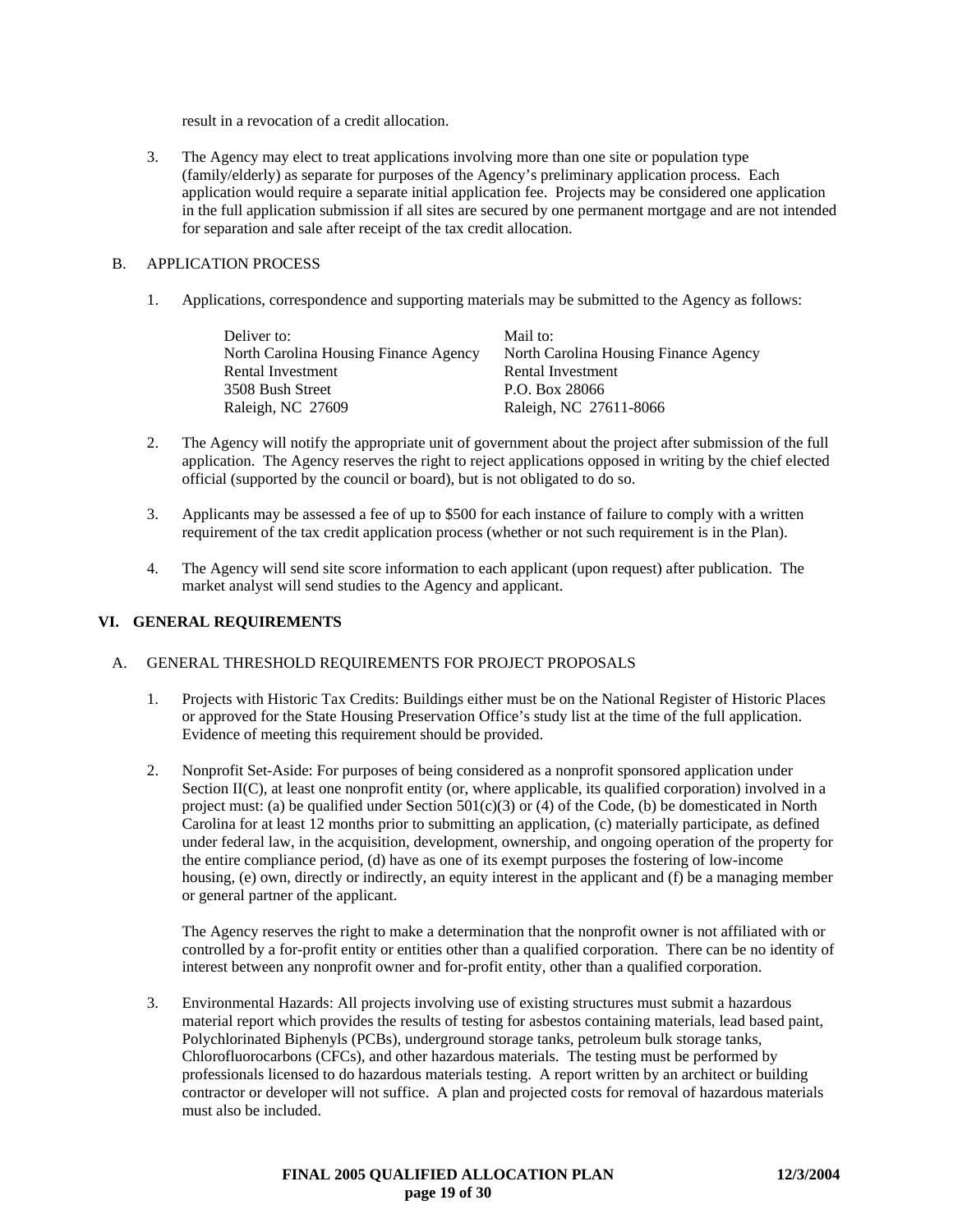- 4. Appraisals: The Agency will not allow the project budget to include more for land costs than the lesser of its appraised market value or the purchase price. Any project budgeting more than \$15,000 per acre toward land costs must submit with the full application a real estate "as is" appraisal that is a) dated no more than six (6) months from the full application deadline, b) prepared by an independent, state certified appraiser and c) complies with the Uniform Standards of Professional Appraisal Practice. The Agency may require appraisals in its discretion where cost per acre is below this amount. Appraisals for rehabilitation and adaptive re-use projects must break out the land and building values from the total value.
- 5. Concentration: Projects cannot be in areas of minority and low-income concentration (measured by comparing the percentage of minority and low-income households in the site's census tract with the community overall). The Agency may make an exception for projects in economically distressed areas which have community revitalization plans with public funds committed to support the effort.
- 6. Displacement: In every instance of tenant displacement, the applicant must supply with the full application a plan describing how displaced persons will be relocated, including a description of the costs of relocation. The applicant is responsible for all relocation expenses, which must be included in the project's development budget. Applicants must also comply with either the Uniform Relocation Assistance and Real Property Acquisition Policies Act of 1970 if using RPP or federal funds, or **Appendix F** if not.
- 7. Tax Information Authorization: Applicants must submit an executed IRS Form 8821 with their full applications; every owner should submit a separate form.
- 8. Feasibility: The Agency will not allocate tax credits or RPP funding to an application that will have difficulty being completed and/or operated for the compliance period. Examples include projects that may not secure an equity investment or maintain adequate cash flow.

# B. UNDERWRITING THRESHOLD REQUIREMENTS

The following minimum financial underwriting requirements apply to all projects. Projects that cannot meet these minimum requirements, as determined by the Agency, will not receive credits or RPP funding.

- 1. Loan Underwriting Standards:
	- (a) Projects applying for tax credits only will be underwritten with rents escalating at three percent (3%) and operating expenses escalating at four percent (4%).
	- (b) All projects will be underwritten assuming a constant seven percent (7%) vacancy and must reflect a 1.15 Debt Coverage Ratio (DCR) for the term of any debt financing on the project. Projects with less than forty (40) units must also demonstrate \$150 per unit per year of net cash flow for the first fifteen (15) years. This does not apply to projects with rental assistance provided through RD.
	- (c) RPP loans will be underwritten using a twenty (20) year term and a two percent (2%) interest rate. The Agency may, in its discretion, alter these terms to ensure project feasibility. Rents for projects utilizing HOME funds will not exceed the Fair Market Rents established by HUD. Underwriting of applications with a commitment from RD will incorporate the requirements of that program, and any RPP loan will have a 30 year term (fully amortizing) and zero percent (0%) interest.
	- (d) The Agency may determine that the interest rate on a loan must be reduced where an application shows an excessive amount accruing towards a balloon payment.
- 2. Operating Expenses:
	- (a) New construction (excluding adaptive re-use): \$2,300 per unit per year not including taxes, reserves and resident support services.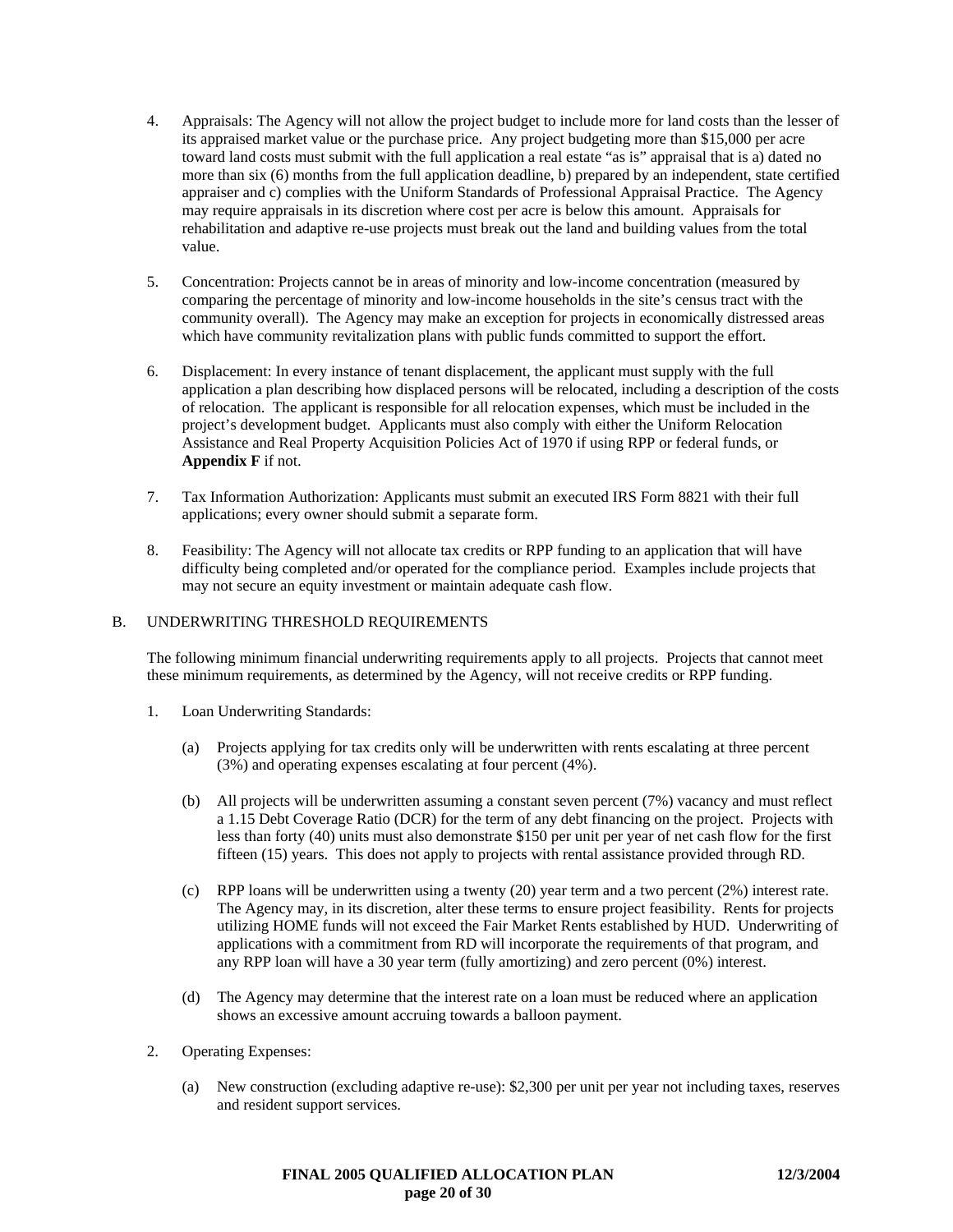- (b) Renovation (includes rehabilitation and adaptive re-use): \$2,500 per unit per year not including taxes, reserves and resident support services.
- (c) Owner projected operating expenses will be used if they are higher than Agency minimums. The proposed management agent (or management staff if there is an identity of interest) must sign a statement (to be submitted with the full application) agreeing that the operating expense projections are reasonable.
- 3. Equity Pricing:

The Agency will conduct a survey of tax credit equity investors to determine appropriate pricing assumptions. Projects will be underwritten using the greater of this amount and the applicant's projection.

Equity should be calculated net of any syndication fees. Bridge loan interest typically incurred by the syndicator to enable an up front payment of equity should not be charged to the project directly, but be reflected in the net payment of equity. Equity should be based on tax credits to be used by the investor(s), excluding those allocated to the Principals unless these entities are making an equity contribution in exchange for the tax credits.

- 4. Reserves:
	- (a) Rent-up Reserve: Required for all except bond financed projects. A reasonable amount must be established based on the projected rent-up time considering the market and target population, but in no event shall be less than \$300 per unit. These funds must be available to the management agent to pay rent-up expenses incurred in excess of rent-up expenses budgeted for in the project development costs. The funds are to be deposited in a separate bank account and evidence of such transaction provided to the Agency 90 days prior to the expected placed in service date. All funds remaining in the rent-up reserve at the time the project reaches ninety-three (93%) occupancy must be transferred to the project operating reserve account.

For those projects receiving loan funds from RD, the 2% initial operating and maintenance capital established by RD will be considered the required rent-up reserve deposit.

(b) Operating Reserve: Required for all projects except those receiving loan funds from RD. The operating reserve will be the greater of a) \$1,500 per unit or b) six month's debt service and operating expenses, and must be maintained for the duration of the low-income use period.

Projects receiving RPP funds must capitalize the operating reserve account prior to the RPP loan closing. The Agency must approve any withdrawals from the operating account to meet project's operating deficits.

The operating reserve can be funded by deferring the developer's fees of the project. If this method is utilized, the deferred amounts owed to the developer can only be repaid from cash flow if all required replacement reserve deposits have been made. For tax credit projects where no RPP loan applies, the operating reserve can be capitalized by an equity pay in up to one year after certificate of occupancy is received. This will be monitored by the Agency.

(c) Replacement Reserve: All new construction projects must budget replacement reserves of \$250 per unit per year. Rehabilitation and adaptive re-use projects must budget replacement reserves of \$350 per unit per year. The replacement reserve must be capitalized from the project's operations, escalating by four percent (4%) annually. Projects with an RPP loan must have Agency approval of withdrawals for capital improvements throughout the term of the loan.

 In both types of renovation projects mentioned above, the Agency reserves the right to increase the required amount of annual replacement reserves if the Agency determines such an increase is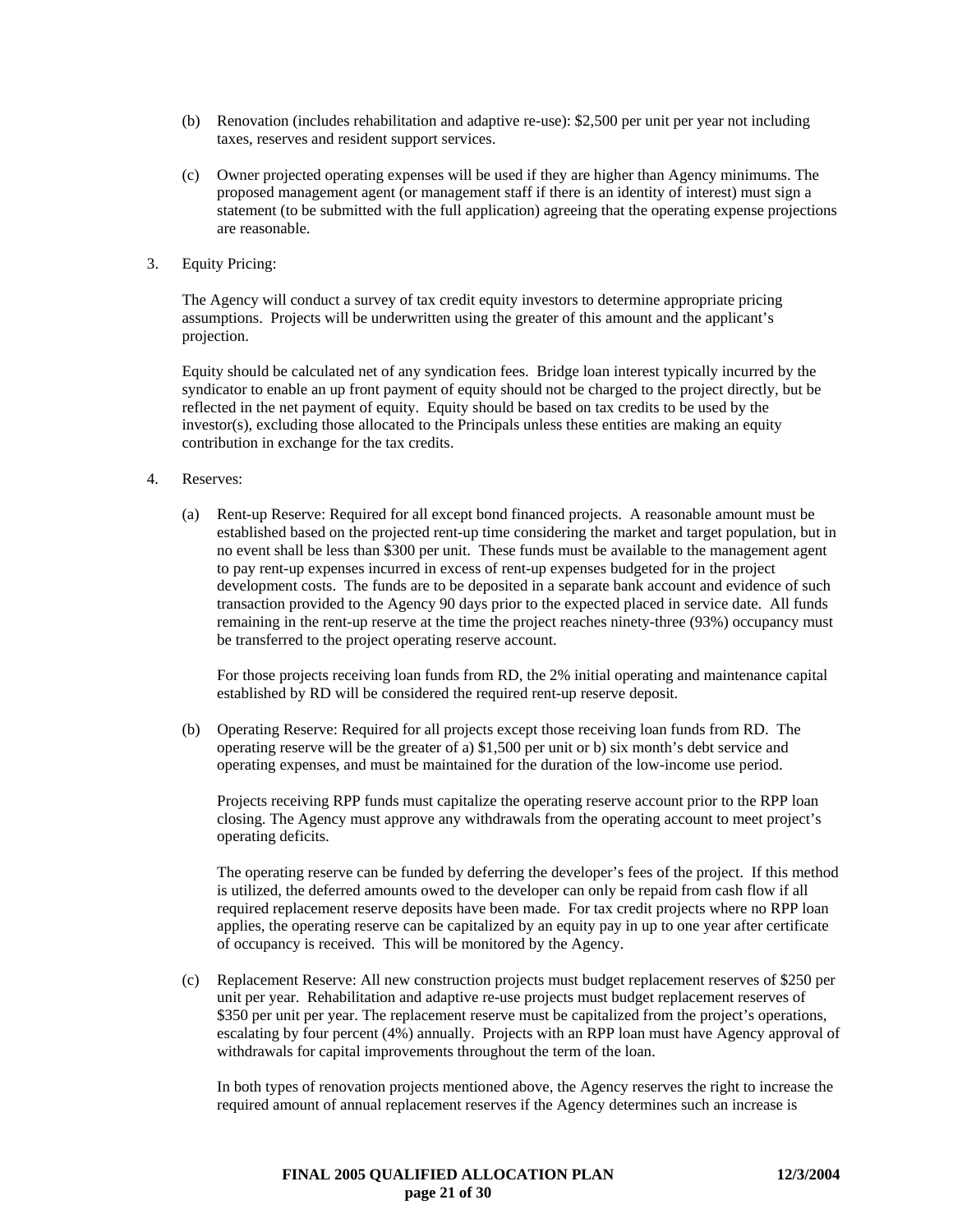warranted after a detailed review of the project's physical needs assessment.

 For those projects receiving RD loan funds, the required funding of the replacement reserve will be established, administered and approved by RD, and the replacement reserve will not escalate annually.

 Funds remaining in the operating and replacement reserve accounts at the end of the RPP loan term must be used for project maintenance costs approved by the Agency or applied against the loan.

5. Deferred Developer Fees:

Developer fees can be deferred to cover a gap in funding sources as long as:

- (a) the entire amount will be paid within ten (10) years and meets the standards required by the IRS to stay in basis,
- (b) the deferred portion does not exceed fifty percent (50%) of the total amount as of the full application, and
- (c) payment projections do not negatively impact the operation of the project.

Each of these will be determined by the Agency. Nonprofit organizations must include a resolution from the Board of Directors allowing such a deferred payment obligation to the project. The developer may not charge interest on the deferred amount in excess of the long term AFR.

- 6. Financing Commitment:
	- (a) For all projects proposing **private** permanent financing, a letter of intent is required. This letter must clearly state the term of the permanent loan is at least eighteen (18) years, how the interest rate will be indexed and the current rate at the time of the letter, the amortization period, any prepayment penalties, anticipated security interest in the property and lien position. The interest rate must be fixed and no balloon payments may be due for eighteen (18) years. The bank must complete a cover letter using the format approved by the Agency, and submit it with the letter of intent. Applicants must submit a letter of commitment for financing within 90 days of receiving an award of tax credits.
	- (b) Other than as stated in Section IV(B)(2)(e), all projects proposing **public** permanent financing, binding commitments are required to be submitted by the full application due date. All loans must have a fixed interest rate and no balloon payments for at least eighteen (18) years after project completion. A binding commitment is defined as a letter, resolution or binding contract from a unit of government. The same terms described for the letter of intent (using the format approved by the Agency) from a private lender must be included in the commitment.
	- (c) Applications may only include one set of proposed funding sources; the Agency will not consider multiple financial scenarios. A project will be ineligible for allocation if any of the listed funding sources will not be available in an amount or under the terms described in the application. The Agency may, in its discretion, waive this limitation if the project otherwise demonstrates financial feasibility.
- 7. Developer/Builder Fees:
	- (a) Developer's fees shall be a maximum of fifteen percent (15%), or a lesser percentage adjusted for project size as described below. The Agency calculates developer's fees by adding lines 2-37 less lines 8 and 9 from the Project Development Cost Description in the application and multiplying by the applicable percentage to determine the maximum allowable developer fee.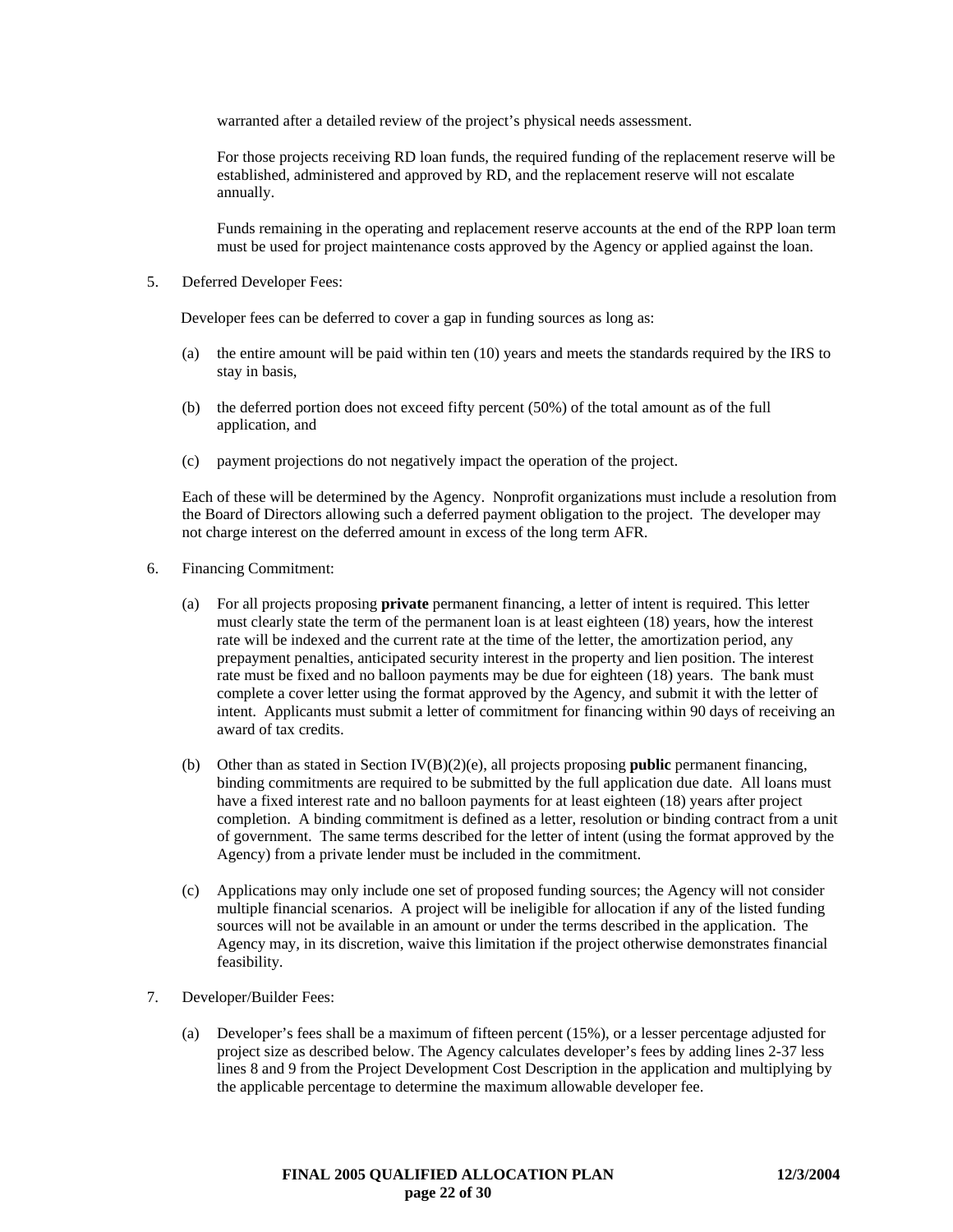| up to 64 units | 15%   |
|----------------|-------|
| $65-112$ units | 12.5% |
| 113 units plus | 10%   |

In addition to the fees described above, a maximum developer's fee of four percent (4%) is allowed on the acquisition cost of buildings (not including land value/cost).

- (b) Builder's general requirements shall be limited to six percent (6%) of hard costs.
- (c) Builder's profit and overhead shall be limited to ten percent (10%) (8% profit, 2% overhead) OF TOTAL HARD COSTS including general requirements.
- (d) Where an identity of interest exists between the owner and builder, the builder's profit and overhead shall be limited to eight percent (8%) (6% profit, 2% overhead).
- 8. Consulting Fees: Consulting fees for a project must be paid out of developer fees, so that the aggregate of any consulting fees and developer fees is no more than the maximum developer fee allowed to that project.
- 9. Architects' Fees: The architects' fees, including design and inspection fees, shall be limited to four percent (4%) of the total hard costs plus general requirements, overhead, profit and construction contingency (total of lines 2 through 10 on the Project Development Cost Description).
- 10. Investor Services Fees: Investor services fees must be paid from net cash flow and not be calculated into the minimum debt coverage ratio.
- 11. Project Contingency Funding: All new construction projects shall have a hard cost contingency line item of NO MORE THAN three percent (3%) of total hard costs, including general requirements, builder profit and overhead. Rehabilitation and adaptive re-use projects shall include a hard cost contingency line item of NO MORE THAN six percent (6%) of total hard costs.
- 12. Project Ownership: There must be common ownership between all units and buildings within a single project for the duration of the compliance period.
- 13. Section 8 Project-Based Rental Assistance: For all projects that propose to utilize Section 8 project-based rental assistance, the Agency will underwrite the rents according to the tax credit and HOME limits. These limits are based on data published annually by HUD. If the Section 8 contract administrator is willing to allow rents above these limits, the project may receive the additional revenue in practice, but Agency underwriting will use the lower revenue projections regardless of the length of the Section 8 contract.

Given the uncertainty of long-term federal commitment to Section 8 rental assistance, the Agency considers underwriting to the more conservative revenue levels to best serve the project's long-term financial viability.

14. Any water, sewer, and tap fees charged to the project must be entered on a separate line item of the Project Development Costs page. Any application that does not include these costs must provide a letter from the local provider that no fees will be charged.

# **VII. POST-AWARD PROCESSES AND REQUIREMENTS**

#### A. GENERAL REQUIREMENTS

1. The tax credit reservation amount will be the total anticipated qualified basis amount multiplied by eight and one half percent (8.5%), or three and three quarters percent (3.75%) for the 4% credit. The actual tax credits allocated will be the lesser of the tax credits reserved, the applicable federal rate multiplied by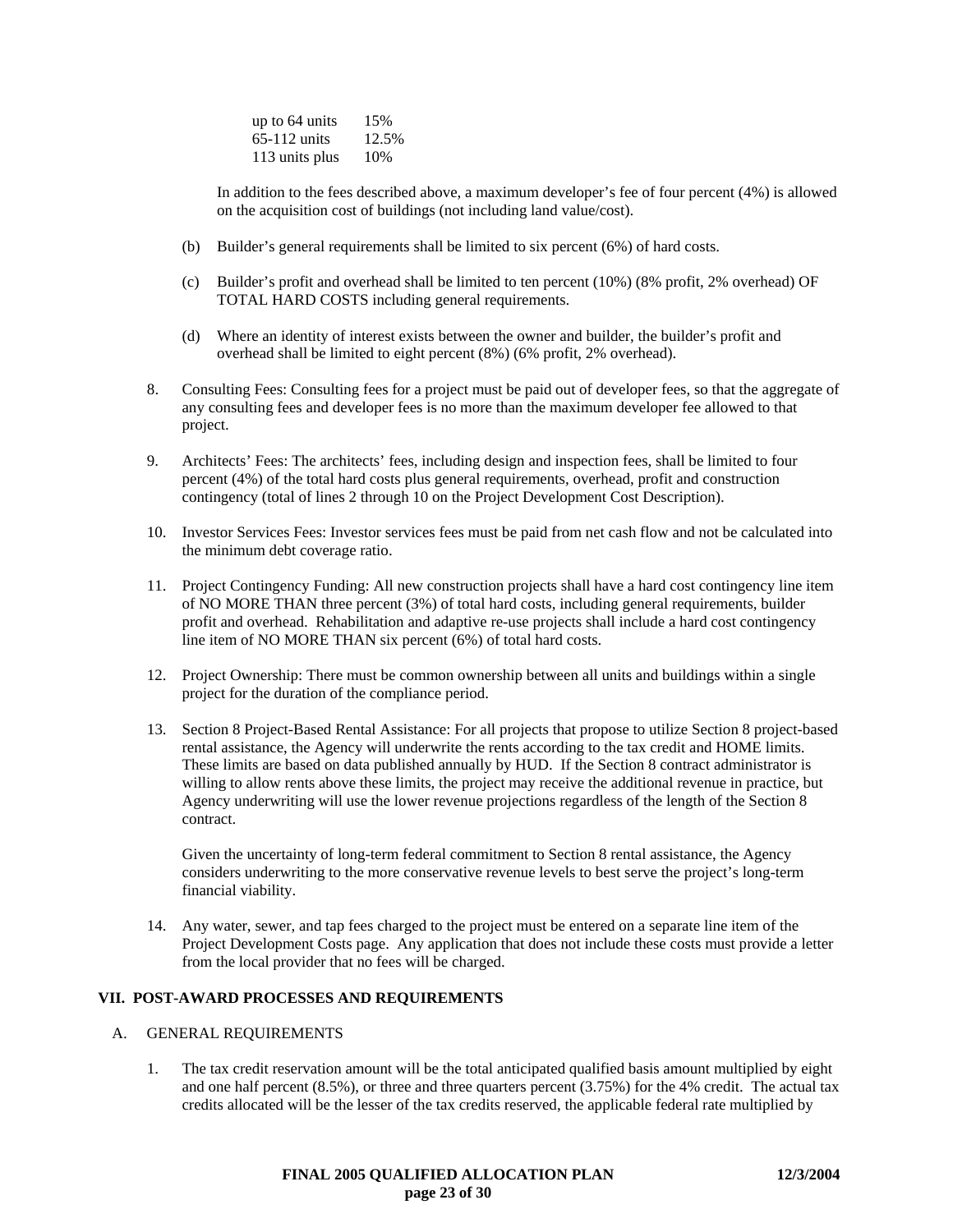qualified basis (as approved by the Agency), or the amount determined by the Agency pursuant to its evaluation as required under Section 42(m)(2) of the Code.

- 2. Ownership entities must a) expend ten percent (10%) of the project's reasonably expected basis by a date to be determined by the Agency and b) submit to the Agency a completed carryover agreement and cost certification by a date to be determined by the Agency. (This requirement also applies to projects with partial allocations.) Failure to meet these deadlines will preclude the project from participation in the state credit program. Pursuant to Section VI(B)(6), the Agency may determine that an awarded application listing state tax credits as a source of funding is ineligible for allocation due to failure to comply with the requirements of this Section. Projects will be required to elect a project-based allocation.
- 3. Once approved, the ownership entity will proceed to acquire, construct or rehabilitate the project. The ownership entity is required to update the Agency on the progress of development by submitting a Project Status Report. Sixty days prior to occupancy, the Agency must be notified in writing of the targeted project completion date. Upon completion for occupancy, the ownership entity must notify the Agency and furnish a completed Final Cost Certification form. The cost certification must include all project costs along with a certification for any subsidies the project will receive. Final IRS Section 1.42- 17 Regulations effective January 1, 2001 require that the taxpayer of all projects in excess of ten units, which are placed in service after January 1, 2001, regardless of the year of credit allocation, submit a schedule of project costs accompanied by a Certified Public Accountant's (CPA) audit report that details the project's total costs as well as those that may qualify for inclusion in eligible basis under Section 42(d) of the Code. A third party CPA verification is required for cost certification on two or more units. The Agency may require an independent cost analysis.
- 4. Projects must meet all applicable federal, state and local laws and ordinances, including the Code and Fair Housing Act; the Agency may treat any failure to do so as a violation of the Plan.
- 5. Allocated credits may also be returned to the Agency under the following conditions as further described in Treasury Regulation Section 1.42-14: (a) credits have been allocated to a project building that is not a qualified building within the time period required by the Code, for example, because it is not placed in service within the period required under the Code, (b) credits have been allocated to a building that does not comply with the terms of its allocation agreement, (c) credits have been allocated to a project that are not necessary for the financial feasibility of the project, or (d) by mutual written agreement between the allocation recipient and the Agency. Returned credits may include credits previously allocated to project that fails to meet the 10% test under Section  $42(b)(1)(E)(ii)$  of the Code after close of calendar year in which allocation was made. Credits that are returned before October 1 in any calendar year are treated as credits returned in that calendar year, and all or a portion of such credits will be reallocated to the next highest ranked project(s) without a full allocation in that region and in that calendar year, pursuant to the terms of the Plan or, in the Agency's discretion, when appropriate and possible, carried over for allocation in the next calendar year. With respect to credits that are returned after September 30 in any calendar year, all or a portion of such credits may also be reallocated to the next ranked project(s) without a full allocation in that calendar year pursuant to the terms of the Plan, or all or a portion of such credits may be treated by the Agency, in its discretion, where appropriate and possible, as credits that are returned on January 1 of the succeeding calendar year to be allocated in that year.

By the time of the earlier of the date the project is placed in service, in the case of a carryover allocation, or by the 10% cost certification qualifying expenditures must have been incurred in the ownership entity's name or incurred by the ownership entity pursuant to a reimbursement agreement with a third party and such third party has incurred such expenditures by the time of 10% cost certification.

- 6. The Agency may conduct construction inspections for adherence to approved final plans and specifications.
- 7. The owner of the project must sign and record the Extended Use Agreement in the county in which the project is located by the end of the first year after the tax credits are allocated. The owner must have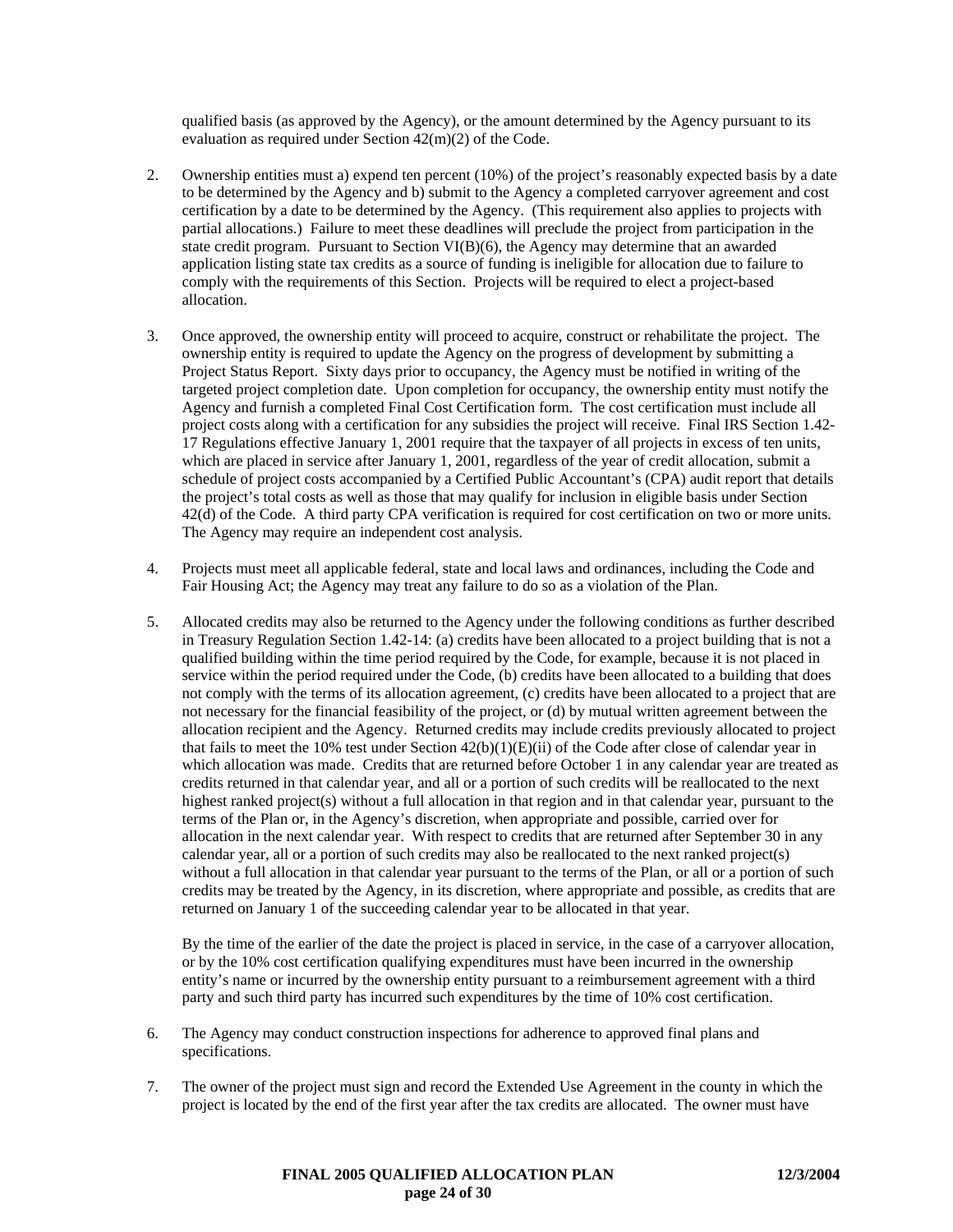good and marketable title at that time, and must obtain the consent of any lienholder on the project property recorded prior to the Extended Use Agreement (other than a lienholder relative to the financing of the construction of the project that by its terms will be cancelled within one year of the last building in the project being placed in service ) to be bound by the terms of this Extended Use Agreement.

- 8. The Agency may revoke credits after the project has been placed in service in accordance with the Code if the Agency determines that the owner has failed to implement all representations in the application to the Agency's satisfaction.
- 9. Federal form 8609 will not be issued until:
	- (a) the owner and/or management company produces evidence of attending a low-income housing tax credit compliance seminar sponsored either by the Agency or a sponsor acceptable to the Agency within the last 12 months;
	- (b) the Agency confirms that the monitoring fees have been paid and that the project has adhered to all representations made in the application (including design elements); and
	- (c) the project demonstrates that it will meet all relevant Plan requirements.

The Agency may require evidence of escrowed funds to complete landscaping.

10. In making application for tax credits, the applicant agrees that the Committee, the Agency, and their designees will have access to any information pertaining to the project. This includes having physical access to the project, all financial records and tenant information for any monitoring that may be deemed necessary to determine compliance with the Code. Applicants are advised that the Agency, on behalf of the Committee, is required to do compliance monitoring and to notify the IRS and the owner of any discovered noncompliance with tax credit laws and regulations, whether corrected or uncorrected. The Agency intends to conduct desk audits and monitoring visits of projects for the purpose of evaluating continuing compliance with tax credit regulations, selection criteria used to award bonus points, ensuring that the project continues to provide decent, safe and sanitary housing. The Agency will periodically modify monitoring procedures to ensure compliance with the requirements set forth in the Code and from time to time amended.

NOTE: Applicants are advised that some portion or all of a project's application may be subject to disclosure to the public under the North Carolina Public Records Act.

# B. STATE TAX CREDITS

As the administrative agent for state credit refunds issued under N.C.G.S. § 105-129.42, the Agency has a responsibility to ensure that ownership entities do not receive resources ahead of corresponding value being created in the project. Therefore the following restrictions will apply to the state tax credit refund program.

- 1. Loan Option: Loans made by the Agency pursuant to N.C.G.S. § 105-129.42(d) will not be closed until the outstanding balance on the first-tier construction financing exceeds the total state credit amount; the entire loan must be used to pay down a portion of the then existing construction debt.
- 2. Direct Refund Option: The Agency and ownership entity will enter into an escrow agreement with regard to the refund dollars. The agreement will state, among other reasonable limitations, that issuance of the funds under N.C.G.S. § 105-129.42(g)(1) will not occur until all of the following requirements have been met:
	- (a) at least fifty percent (50%) of the activities included in the project's eligible basis have been completed;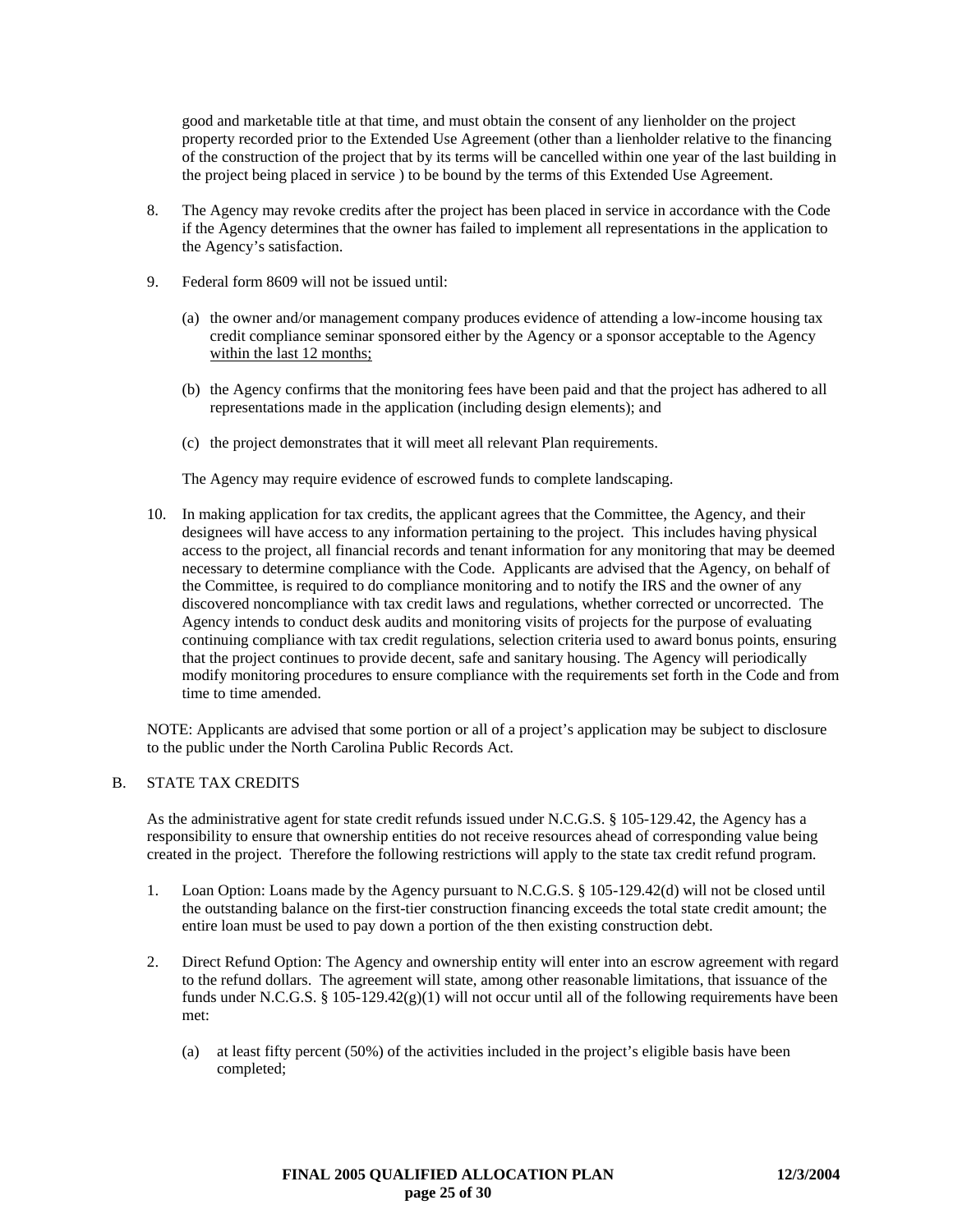- (b) the Agency and local government inspector have conducted their framing inspections and approved all buildings (including community facilities); and
- (c) the outstanding balance on the first-tier construction financing exceeds the total state credit amount (the entire refund must be used to pay down a portion of the then existing construction debt).

Applicants must indicate which of the two options will apply to the project as part of the full application process; such decision may not be changed for the carryover allocation. Ownership entities will have to fully comply with the Plan, including Section VII( $A$ )(2), to be eligible for participation in the state tax credit program. The Agency may adopt other policies regarding the state tax credit after adoption of the Plan. Owners, partners, members, developers or other Principals (and their affiliated entities) that are involved in a violation of any state tax credit requirement or fail to place a project in service after taking a loan or refund may, in the Agency's discretion, be assessed up to forty (-40) negative points or disqualified from participation in Agency programs.

### C. COMPLIANCE MONITORING

Applicants will be required to utilize the TCR Online Internet reporting system (or other system as designated by the Agency) to update the Agency database on project and building information and unit activity. The database should be updated within 30 days of any change in information. Applicants will also be required to submit to the Agency a copy of the IRS form 8609 and Schedule A filed with the IRS for the first year credits are claimed.

The Agency will conduct on-site inspections and desk audits of at least one third of the projects under its jurisdiction. If projects are determined to be in noncompliance, monitoring may occur more often. The desk audit and inspection will include a project review of twenty percent (20%) of the units for the following:

- Tenant eligibility certifications
- Supporting eligibility documentation
- Leases
- Rent record (including utility documentation)
- Compliance with supportive services commitments
- Compliance with special populations targeting requirements (if applicable)
- Compliance with other commitments made in the application
- Inspection for compliance with HUD Uniform Physical Condition Standards

All projects, at a minimum, are expected to meet HUD's Section 8 Uniform Physical Condition Standards and comply with local and state health and building codes throughout the compliance period. A Memorandum of Understanding (MOU) has been executed with RD to accept their physical inspections in lieu of performing the inspection. The Agency will determine when to utilize the MOU. In any event, the Agency will continue to monitor compliance documentation.

The Agency monitor rent levels relative to current median income levels. The Agency may require a window of affordability in calculating rents; owners should refer to the relevant Qualified Allocation Plan.

The county designation will be reviewed on an annual basis and published each year in the Plan. Tenant rents can not exceed the initial window of affordability from the original underwriting for the property without written permission of the Agency. In the event the county designation changes from low to high or high to low, requiring a change in the window of affordability, the Agency will not require a reduction in the existing rent structure. However, rent increases can only be implemented to the extent that they comply with the current required calculation. The Agency may waive this restriction if the ownership entity submits a written request and documentation demonstrating that the property will be financially jeopardized, and that it is unable to pay its operating expenses and debt service requirements while maintaining at least a 1.15 debt coverage ratio.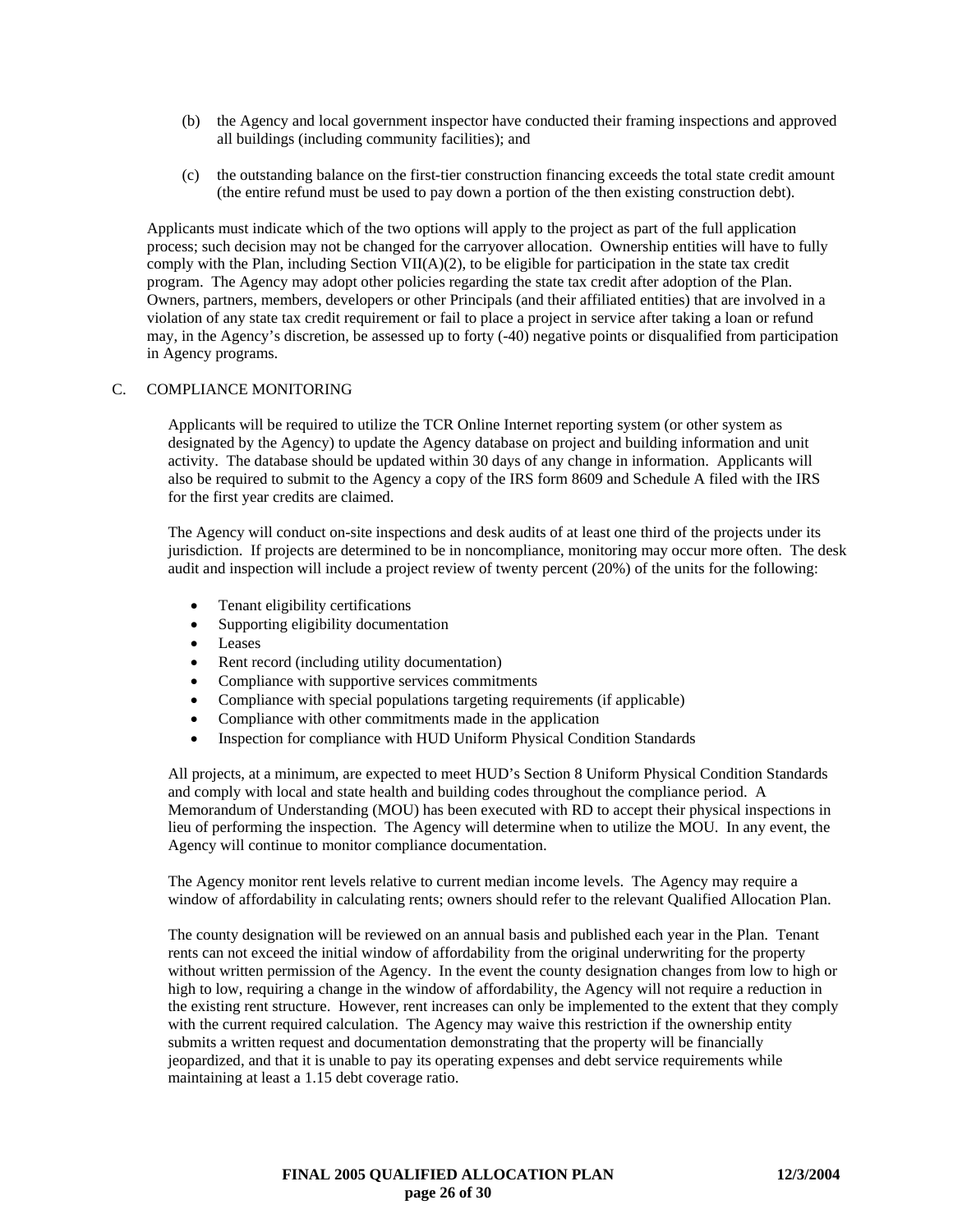In mixed-use properties, 100% of the units may be monitored in any building receiving an allocation of tax credits.

The Agency will be monitoring projects to ensure the required monthly deposits to reserve for replacement accounts are made in accordance with the General Requirements.

During the compliance period the Committee and Agency reserve the right to perform an audit of any project that has received an allocation of tax credits. This audit may include an inspection of all buildings, and a review of all tenant records and any document relating to an application for an allocation of credits

The ownership entity of a low-income housing project must keep records (as defined below) for each building within a particular development. These records must be retained by the owner for a minimum of six (6) years beyond the owner's income tax filing date (plus any extensions) for that year. However, first year project records must be maintained for six (6) years beyond the tax filing date of the final year of the project's compliance period(21 years). The ownership entity must annually report to the Agency and maintain records for each qualified low-income building in the project showing:

- Total number of residential rental units in the building (including the number of bedrooms and the size in square feet of each such unit)
- Percentage of residential rental units in the building that are low-income units
- Rent charged on each residential rental unit in the building (including utility allowances)
- The size of each low-income household
- Low-income unit vacancies in the building and documentation of when and to whom the next available units were rented
- Income certification and student status of each low-income tenant
- Documentation to support each low-income tenant's income certification
- Character and use of the nonresidential portion of each building included in the building's eligible basis (this includes separate facilities such as clubhouses or swimming pools whose eligible basis is allocated to each building)

Failure to report annually to the Agency is deemed as noncompliance and is reportable to the IRS.

It is the responsibility of the ownership entity to certify annually to the Agency that the project meets the requirements of whichever set-aside of the Code is applicable to the project. Failure to certify is deemed as noncompliance and reportable to the IRS. This annual certification requires that the ownership entity certify that:

- The project meets the minimum requirements of the 20/50% or 40/60% test under the Code
- There has been no change in the applicable fraction as defined in the Code for any building in the project
- The applicant has received an annual Tenant Income Certification from each low-income resident and documentation to support that certification; or in the case of a tenant receiving Section 8 housing assistance payments, a statement from the PHA certifying the household's size and amount of gross income; or the owner has a recertification waiver letter from the IRS in good standing that waives the requirement to obtain third party verifications at recertification and has received an annual Tenant Income Certification from each low-income household, and documentation to support the certification at their initial occupancy
- Each low-income unit was rent restricted in accordance with the Code
- All units in the project are and have been for use by the general public and used on a non-transient basis (except for transitional housing for the homeless)
- No finding of discrimination under the Fair Housing Act has occurred for the Project (a finding of discrimination includes an adverse final decision by HUD, an adverse final decision by a substantially equivalent state or local fair housing agency, or an adverse judgment from a federal court)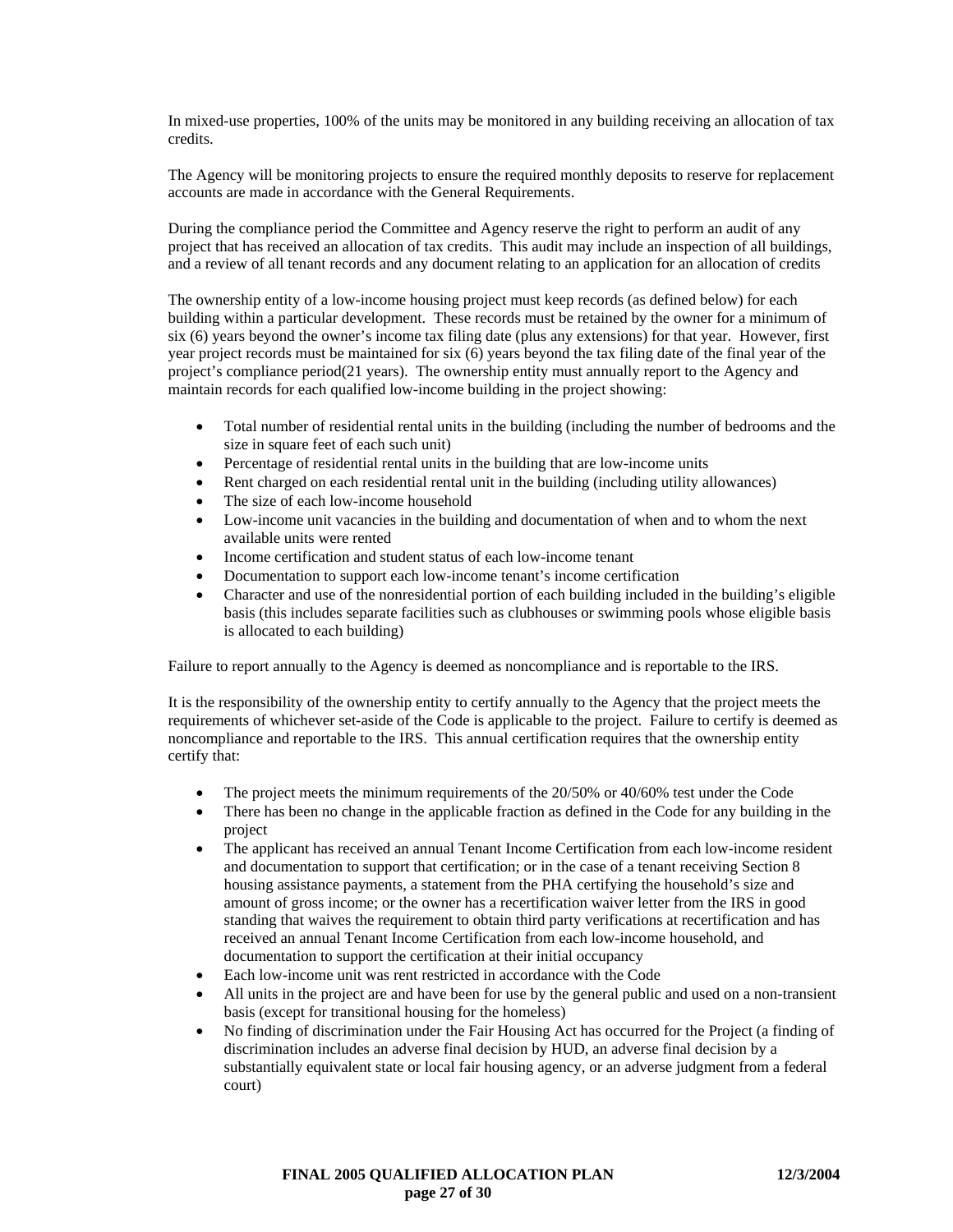- Each building in the project is and has been suitable for occupancy, taking into account local health, safety, and building codes, and the state or local government unit responsible for making building code inspections did not issue a report of a violation for any building or unit in the project
- There has been no change in the eligible basis (as defined in the Code) of any building in the project since last certification
- All tenant facilities included in the eligible basis, such as swimming pools, other recreational facilities, parking areas, washer/dryer hookups, and appliances were provided on a comparable basis without charge to all tenants in the buildings
- If a low-income unit in the project has been vacant during the year, reasonable attempts were or are being made to rent that unit or the next available unit of comparable or smaller size to tenants having a qualifying income before any units were or will be rented to tenants not having a qualifying income
- If the income of tenants of a low-income unit in the project increased above the limit allowed in Section  $42(g)(2)(D)(ii)$  of the Code, the next available unit of comparable or smaller size was or will be rented to residents having a qualifying income
- An extended low-income housing commitment was in effect, including the requirement that an ownership entity cannot refuse to lease a unit because the applicant holds a Section 8 voucher or certificate of eligibility; neither the ownership entity nor the management agent has refused to lease a unit to an applicant based solely on their status as a holder of a Section 8 voucher and the project otherwise meets the provisions, including any special provisions, as outlined in the extended low-income housing commitment
- If the applicant received its credit allocation from the portion of the state ceiling set-aside for a project involving "qualified nonprofit organizations" under Section 42(h)(5) of the Code and its nonprofit entity materially participated in the operation of the development within the meaning of Section 469(h) of the Code
- There has been no change in the ownership or management of the project

The ownership entity of any exempted project must certify to the Agency on an annual basis that the project is in compliance with the requirements of the Code, Rural Development assistance or the taxexempt bond financing guidelines, as applicable. The ownership entity must inform the Agency of any noncompliance or if the owner is unable to make one or more or the required certifications.

The Agency may elect to subcontract the compliance monitoring procedure to other agents.

In the event that any noncompliance with the Code is identified, a discrepancy letter detailing the noncompliance will be forwarded to the ownership entity and management company of the project.

The ownership entity must then respond in writing to the Agency within thirty (30) days after receipt of the discrepancy letter. The response must address all discrepancies individually and must indicate the manner in which corrections will be made. The owner will then have a cure period of sixty (60) days from the date of the discrepancy letter to correct the noncompliance and to provide the Agency with any required documentation or certification. The cure period may be extended for periods of up to six (6) months. Extensions will be based on a determination by the Agency that there is good cause for granting the extension.

The Agency will notify the Internal Revenue Service of any noncompliance within forty-five (45) days after the expiration of the cure period. All corrections made by the ownership entity within the cure period will be acknowledged within this notice. A copy of the applicant's response to the noncompliance will accompany the notice to the IRS.

If a potential noncompliance is discovered during a compliance monitoring review, the ownership entity will be required to have its managing agent attend a compliance training session within two months following the compliance monitoring review.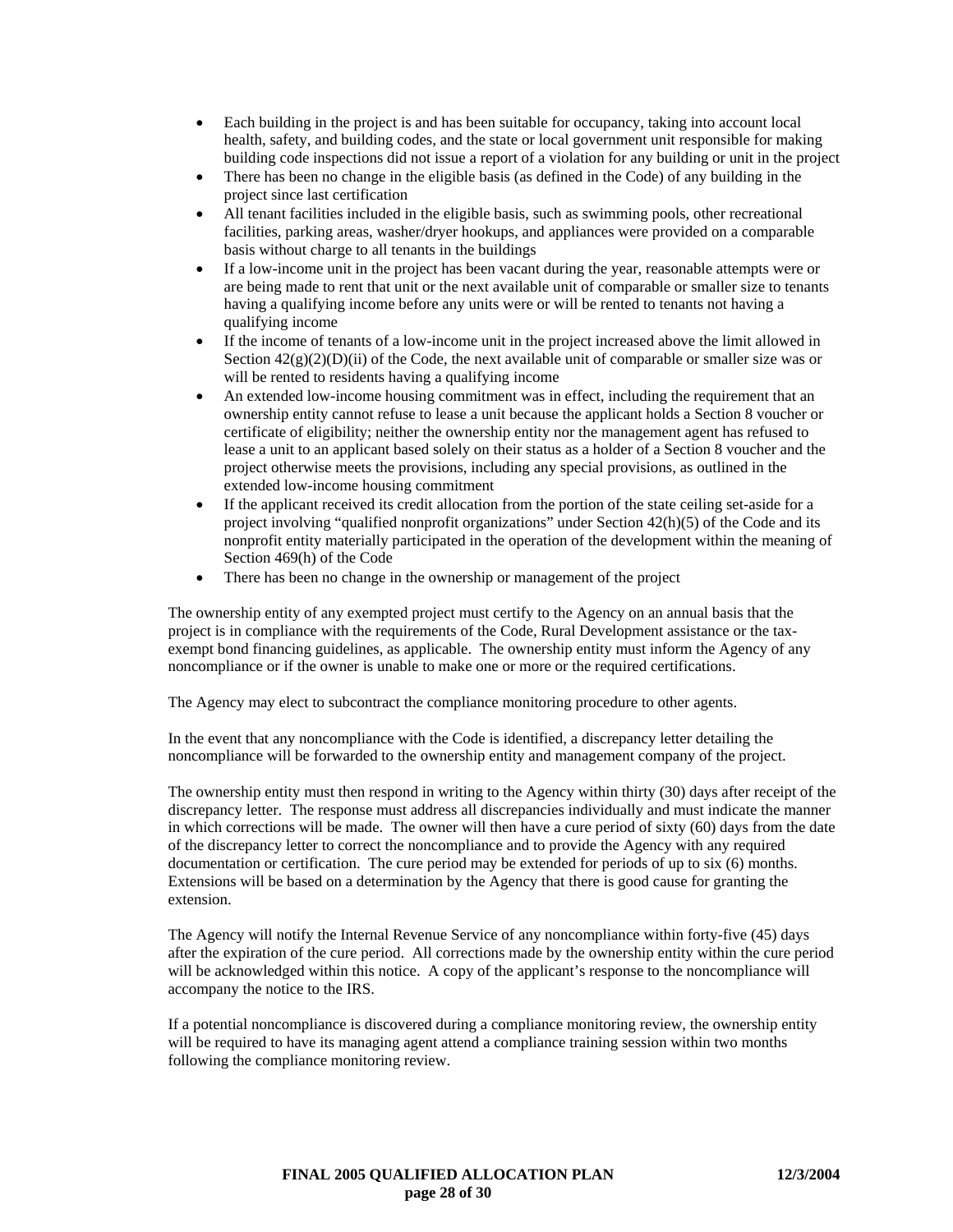### **VIII. DEFINITIONS**

The terms listed below will be defined in the Plan as indicated below regardless of capitalization, unless the context clearly indicates otherwise. Terms used in the Plan but not defined below will have the same meaning as under the Code and IRS regulations.

**Affiliate:** As to any person or entity (i) any entity of which a majority of the voting interest is owned by such person or entity, (ii) any person or entity directly or indirectly controlling (10% or more) such person or entity, (iii) any person or entity under direct or indirect common control with any such person or entity, or (iv) any officer, director, employee, manager, stockholder (10% or more), partner or member of any such person or entity or of any person or entity referred to in the preceding clauses (i), (ii) or (iii).

**Applicant:** The entity that is applying for the tax credits and/or any RPP loan funds, as applicable.

**Community Service Facility**: Any building or portion of building that qualifies under Section 42(d)(4)(C)(iii) of the Code, Revenue Ruling 2003-77, and any Agency requirements for such facilities (which may be published as part of the Plan, an Appendix or separately).

**Developer**: Any individual or entity responsible for initiating and controlling the development process and ensuring that all, or any material portion of all, phases of the development process are accomplished. Furthermore, the developer is the individual or entity identified as such in the Ownership Entity Agreement and any and all Development Fee Agreements.

**Displacement:** The moving of a person and/or such person's personal property from their current residence.

**Elderly Housing:** Owners may choose one of the established definitions recognized under federal Fair Housing Law. Owners should read the law and obtain legal guidance to determine compliance.

**Entity**: Without limitation, any general partnership, limited partnership, limited liability company, corporation, joint venture, trust, business trust, cooperative, association, public agency or other entity, other than a human being.

**Homeless Populations:** People who are living in places not meant for habitation (such as streets, cars, parks), emergency shelters, or in transitional or supportive housing but originally came from places not meant for habitation or emergency shelters.

**Housing Quality Standards:** Minimum physical standards established by HUD.

**Management Agent:** Individual(s) or Entity responsible for the day to day operations of the development, which may or may not be related to the Owner(s) or ownership entity.

**Market-Rate Units**: Units that are not subject to tax credit restrictions; does not include manager units.

**Material Participation**: Involvement in the development and operation of the project on a basis which is regular, continuous and substantial throughout the compliance period as defined in Code Sections 42 and 469(h) and the regulations promulgated thereunder.

**Net Square Footage:** The outside to outside measurements of all finished areas that are heated and cooled (conditioned). Examples include hallways, community and office buildings, dwelling units, meeting rooms, sitting areas, recreation rooms, game rooms, etc. Breezeways, stairwells, gazebos and picnic shelters are examples of unconditioned outside structures that may not be used as net square footage.

**Noncompliance (for purposes of deducting points from an application):** An event occurring after June 30, 1993 that results in the issuance of an 8823 for any of the following: 1) Failure to maintain accurate records for each unit, 2) Failure to rent to a Section 8 voucher or certificate holder, 3) Rents for the development are not properly restricted, 4) The development has transient occupancy, 5) Any unit for which low-income housing tax credits were allocated is not available to the general public, 6) There are ineligible tenants found to be occupying qualifying